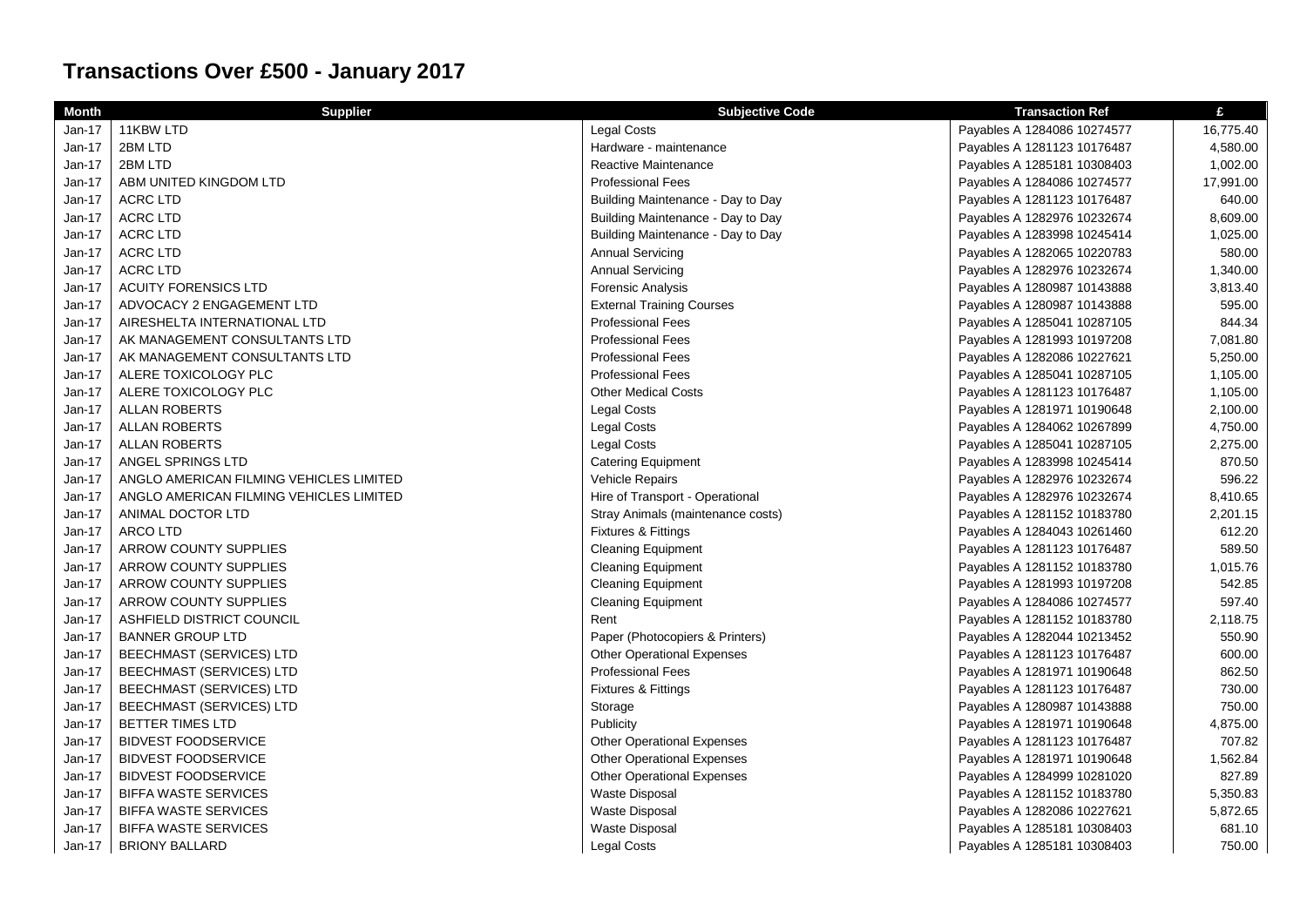| Jan-17 | <b>BRITISH GAS BUSINESS</b>               | Gas                                             | Payables A 1282976 10232674 | 1,420.19  |
|--------|-------------------------------------------|-------------------------------------------------|-----------------------------|-----------|
| Jan-17 | <b>BRITISH TELECOMMUNICATIONS PLC</b>     | Network Management                              | Payables A 1280987 10143888 | 20,250.30 |
| Jan-17 | BRITISH TELECOMMUNICATIONS PLC            | Network Management                              | Payables A 1282086 10227621 | 54,260.79 |
| Jan-17 | <b>BRITISH TELECOMMUNICATIONS PLC</b>     | Network Management                              | Payables A 1284999 10281020 | 730.93    |
| Jan-17 | <b>BROOK STREET (UK) LTD</b>              | Agency / Temp Staff                             | Payables A 1281018 10151721 | 29,232.62 |
| Jan-17 | <b>BROOK STREET (UK) LTD</b>              | Agency / Temp Staff                             | Payables A 1281087 10164309 | 16,851.40 |
| Jan-17 | <b>BROOK STREET (UK) LTD</b>              | Agency / Temp Staff                             | Payables A 1281993 10197208 | 10,747.63 |
| Jan-17 | <b>BROOK STREET (UK) LTD</b>              | Agency / Temp Staff                             | Payables A 1283998 10245414 | 12,299.34 |
| Jan-17 | <b>BROXTOWE BROUGH COUNCIL</b>            | <b>Property Lease Charges</b>                   | Payables A 1281152 10183780 | 5,847.75  |
| Jan-17 | BT GLOBAL SERVICES                        | Network Management                              | Payables A 1281993 10197208 | 54,260.79 |
| Jan-17 | <b>BT GLOBAL SERVICES</b>                 | Other Voice & Data                              | Payables A 1285181 10308403 | 61,577.21 |
| Jan-17 | <b>BT GLOBAL SERVICES</b>                 | Airwave Service Charges                         | Payables A 1281152 10183780 | 541.66    |
| Jan-17 | <b>BUDDILTD</b>                           | <b>Fixtures &amp; Fittings</b>                  | Payables A 1281096 10169430 | 2,250.00  |
| Jan-17 | CALUMET PHOTOGRAPHIC LTD                  | Maintenance/Consumables Specialist Op Equipment | Payables A 1281152 10183780 | 1,090.72  |
| Jan-17 | <b>CAPITA BUSINESS SERVICES LTD</b>       | <b>Professional Fees</b>                        | Payables A 1283998 10245414 | 5,770.00  |
| Jan-17 | CAPITA BUSINESS SERVICES LTD              | Public Transport & Parking                      | Payables A 1282065 10220783 | 4,428.90  |
| Jan-17 | <b>CAPITA BUSINESS SERVICES LTD</b>       | Public Transport & Parking                      | Payables A 1284086 10274577 | 9,449.87  |
| Jan-17 | <b>CAPITA BUSINESS SERVICES LTD</b>       | <b>Hotel Accommodation</b>                      | Payables A 1281993 10197208 | 632.25    |
| Jan-17 | CATCH 22 CHARITY LTD                      | <b>Other PA Grants</b>                          | Payables A 1282976 10232674 | 51,916.18 |
| Jan-17 | CDW LTD                                   | Other IT Costs                                  | Payables A 1281971 10190648 | 610.00    |
| Jan-17 | <b>CERTAS ENERGY UK LTD</b>               | <b>Other Operational Expenses</b>               | Payables A 1281993 10197208 | 1,260.00  |
| Jan-17 | <b>CERTAS ENERGY UK LTD</b>               | <b>Other Operational Expenses</b>               | Payables A 1282976 10232674 | 3,765.50  |
| Jan-17 | CERTAS ENERGY UK LTD                      | <b>Professional Fees</b>                        | Payables A 1283973 10239161 | 9,063.00  |
| Jan-17 | CERTAS ENERGY UK LTD                      | Petrol                                          | Payables A 1281971 10190648 | 4,851.50  |
| Jan-17 | <b>CERTAS ENERGY UK LTD</b>               | <b>Diesel</b>                                   | Payables A 1280987 10143888 | 13,926.00 |
| Jan-17 | CERTAS ENERGY UK LTD                      | <b>Diesel</b>                                   | Payables A 1281152 10183780 | 19,002.00 |
| Jan-17 | CERTAS ENERGY UK LTD                      | Diesel                                          | Payables A 1283973 10239161 | 27,205.50 |
| Jan-17 | CERTAS ENERGY UK LTD                      | <b>Diesel</b>                                   | Payables A 1284062 10267899 | 14,096.26 |
| Jan-17 | CERTAS ENERGY UK LTD                      | <b>Diesel</b>                                   | Payables A 1284999 10281020 | 14,385.00 |
| Jan-17 | CERTAS ENERGY UK LTD                      | <b>Diesel</b>                                   | Payables A 1285181 10308403 | 14,321.86 |
| Jan-17 | CHARLES FELLOWS SUPPLIES LTD              | Building Maintenance - Day to Day               | Payables A 1282086 10227621 | 16,800.00 |
| Jan-17 | <b>CHARLES FELLOWS SUPPLIES LTD</b>       | Clothing & Uniforms                             | Payables A 1284043 10261460 | 1,182.00  |
| Jan-17 | CHARLES FELLOWS SUPPLIES LTD              | Clothing & Uniforms                             | Payables A 1285105 10303099 | 1,014.00  |
| Jan-17 | CHAS E PROSSER & CO LTD                   | Police Cones & Traffic Signs                    | Payables A 1281971 10190648 | 2,562.00  |
| Jan-17 | CHILDRENS ASSESSMENT AND THERAPY SERVICES | <b>Professional Fees</b>                        | Payables A 1281993 10197208 | 1,275.00  |
| Jan-17 | CHRISTINE CUTLAND                         | <b>Consultants Fees</b>                         | Payables A 1281123 10176487 | 1,480.00  |
| Jan-17 | <b>CINTRA LTD</b>                         | <b>Interpreters Fees</b>                        | Payables A 1280987 10143888 | 23,380.44 |
| Jan-17 | <b>CIPFA BUSINESS LTD</b>                 | Books & Publications                            | Payables A 1281123 10176487 | 915.00    |
| Jan-17 | COLLEGE OF POLICING                       | <b>External Training Courses</b>                | Payables A 1281075 10159513 | 1,205.00  |
| Jan-17 | COLLEGE OF POLICING                       | <b>External Training Courses</b>                | Payables A 1282976 10232674 | 11,432.00 |
| Jan-17 | COLLEGE OF POLICING                       | <b>External Training Courses</b>                | Payables A 1284043 10261460 | 3,827.00  |
| Jan-17 | <b>COLLEGE OF POLICING</b>                | <b>External Training Courses</b>                | Payables A 1285181 10308403 | 1,532.00  |
| Jan-17 | <b>COLLEGE OF POLICING</b>                | <b>External Assessment Centres</b>              | Payables A 1281993 10197208 | 10,480.78 |
| Jan-17 | <b>COONEEN AT WORK LTD</b>                | Clothing & Uniforms                             | Payables A 1282086 10227621 | 30,837.33 |
| Jan-17 | <b>CORONA ENERGY</b>                      | Gas                                             | Payables A 1281123 10176487 | 13,009.27 |
| Jan-17 | <b>CORONA ENERGY</b>                      | Gas                                             | Payables A 1284999 10281020 | 13,574.40 |
|        |                                           |                                                 |                             |           |

| Gas                                          |
|----------------------------------------------|
| Network Management                           |
| Network Management                           |
| Network Management                           |
| Agency / Temp Staff                          |
| Agency / Temp Staff                          |
| Agency / Temp Staff                          |
| Agency / Temp Staff                          |
| <b>Property Lease Charges</b>                |
| Network Management                           |
| Other Voice & Data                           |
| Airwave Service Charges                      |
| Fixtures & Fittings                          |
| Maintenance/Consumables Specialist Op Equipn |
| <b>Professional Fees</b>                     |
| Public Transport & Parking                   |
| Public Transport & Parking                   |
| <b>Hotel Accommodation</b>                   |
| <b>Other PA Grants</b>                       |
| Other IT Costs                               |
| <b>Other Operational Expenses</b>            |
| <b>Other Operational Expenses</b>            |
| <b>Professional Fees</b>                     |
| Petrol                                       |
| <b>Diesel</b>                                |
| Diesel                                       |
| Diesel                                       |
| Diesel                                       |
| Diesel                                       |
| Diesel                                       |
| Building Maintenance - Day to Day            |
| Clothing & Uniforms                          |
| Clothing & Uniforms                          |
| Police Cones & Traffic Signs                 |
| <b>Professional Fees</b>                     |
| <b>Consultants Fees</b>                      |
| <b>Interpreters Fees</b>                     |
| <b>Books &amp; Publications</b>              |
| <b>External Training Courses</b>             |
| <b>External Training Courses</b>             |
| <b>External Training Courses</b>             |
| <b>External Training Courses</b>             |
| <b>External Assessment Centres</b>           |
| Clothing & Uniforms                          |
| Gas                                          |
| Gas                                          |

| Payables A 1282976 10232674 | 1,420.19  |
|-----------------------------|-----------|
| Payables A 1280987 10143888 | 20,250.30 |
| Payables A 1282086 10227621 | 54,260.79 |
| Payables A 1284999 10281020 | 730.93    |
| Payables A 1281018 10151721 | 29,232.62 |
| Payables A 1281087 10164309 | 16,851.40 |
| Payables A 1281993 10197208 | 10,747.63 |
| Payables A 1283998 10245414 | 12,299.34 |
| Payables A 1281152 10183780 | 5,847.75  |
| Payables A 1281993 10197208 | 54,260.79 |
| Payables A 1285181 10308403 | 61,577.21 |
| Payables A 1281152 10183780 | 541.66    |
| Payables A 1281096 10169430 | 2,250.00  |
| Payables A 1281152 10183780 | 1,090.72  |
| Payables A 1283998 10245414 | 5,770.00  |
| Payables A 1282065 10220783 | 4,428.90  |
| Payables A 1284086 10274577 | 9,449.87  |
| Payables A 1281993 10197208 | 632.25    |
| Payables A 1282976 10232674 | 51,916.18 |
| Payables A 1281971 10190648 | 610.00    |
| Payables A 1281993 10197208 | 1,260.00  |
| Payables A 1282976 10232674 | 3,765.50  |
| Payables A 1283973 10239161 | 9,063.00  |
| Payables A 1281971 10190648 | 4,851.50  |
| Payables A 1280987 10143888 | 13,926.00 |
| Payables A 1281152 10183780 | 19,002.00 |
| Payables A 1283973 10239161 | 27,205.50 |
| Payables A 1284062 10267899 | 14,096.26 |
| Payables A 1284999 10281020 | 14,385.00 |
| Payables A 1285181 10308403 | 14,321.86 |
| Payables A 1282086 10227621 | 16,800.00 |
| Payables A 1284043 10261460 | 1,182.00  |
| Payables A 1285105 10303099 | 1,014.00  |
| Payables A 1281971 10190648 | 2,562.00  |
| Payables A 1281993 10197208 | 1,275.00  |
| Payables A 1281123 10176487 | 1,480.00  |
| Payables A 1280987 10143888 | 23,380.44 |
| Payables A 1281123 10176487 | 915.00    |
| Payables A 1281075 10159513 | 1,205.00  |
| Payables A 1282976 10232674 | 11,432.00 |
| Payables A 1284043 10261460 | 3,827.00  |
| Payables A 1285181 10308403 | 1,532.00  |
| Payables A 1281993 10197208 | 10,480.78 |
| Payables A 1282086 10227621 | 30,837.33 |
| Payables A 1281123 10176487 | 13,009.27 |
| Pavables A 1284999 10281020 | 13.574.40 |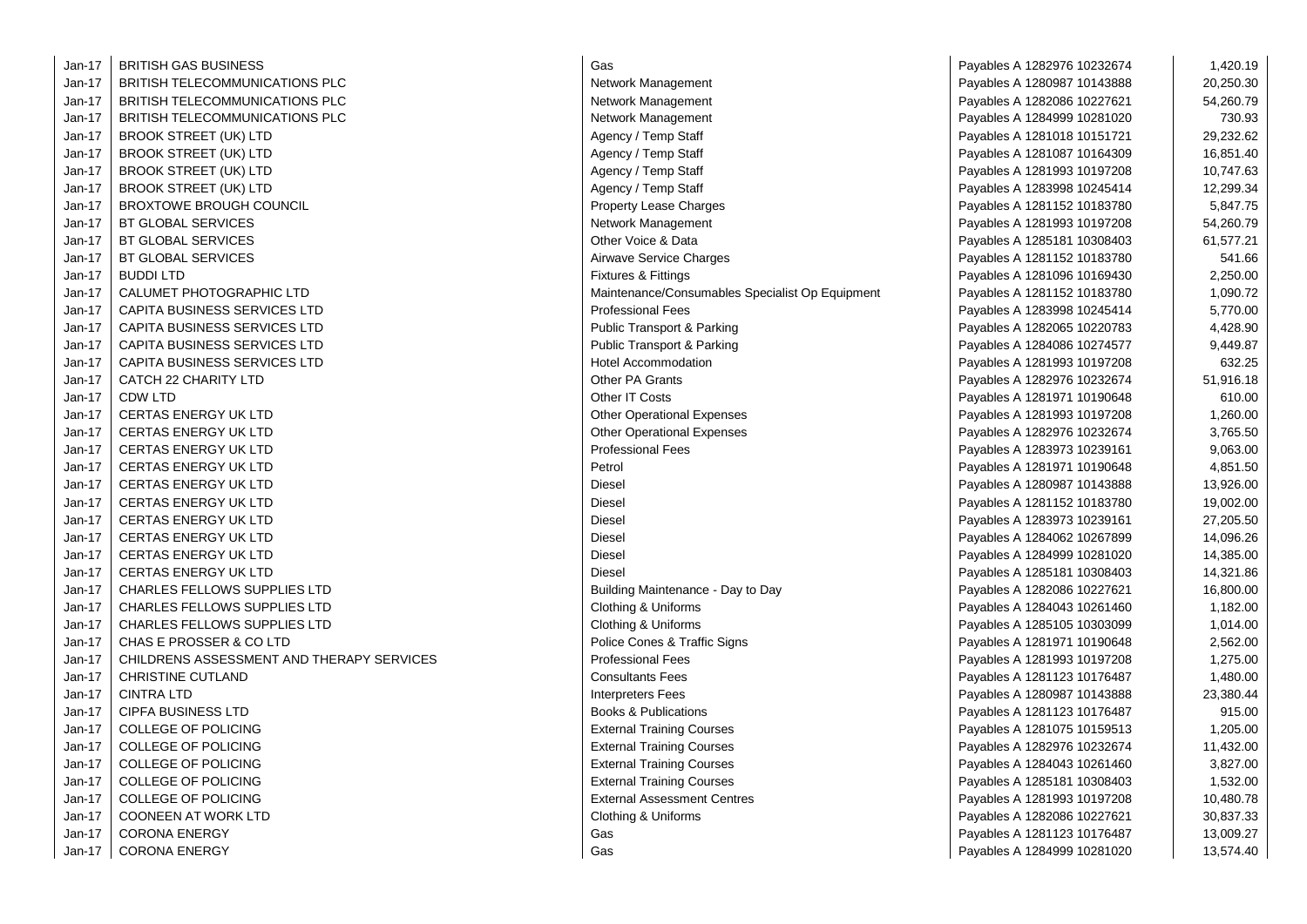| Jan-17   | <b>CPL DISTRIBUTION LTD</b>                | <b>Other Operational Expenses</b>         | Payables A 1281075 10159513 | 1,825.60  |
|----------|--------------------------------------------|-------------------------------------------|-----------------------------|-----------|
| Jan-17   | CPL DISTRIBUTION LTD                       | <b>Other Operational Expenses</b>         | Payables A 1281993 10197208 | 2,244.80  |
| Jan-17   | <b>CPL DISTRIBUTION LTD</b>                | <b>Other Operational Expenses</b>         | Payables A 1285181 10308403 | 4,296.80  |
| $Jan-17$ | CTC ENTERPRISES (NOTTINGHAM) LTD           | <b>External Training Courses</b>          | Payables A 1281123 10176487 | 1,811.60  |
| Jan-17   | <b>CUPBROOK LTD</b>                        | Police Dogs - Feed/kennelling/vets        | Payables A 1283973 10239161 | 1,430.00  |
| Jan-17   | DATA PRO IT LTD                            | Other IT Costs                            | Payables A 1282976 10232674 | 597.00    |
| Jan-17   | DERBYSHIRE COUNTY COUNCIL                  | <b>Professional Fees</b>                  | Payables A 1281087 10164309 | 840.81    |
| $Jan-17$ | DERBYSHIRE COUNTY COUNCIL                  | Vehicles - Spares                         | Payables A 1282976 10232674 | 507.29    |
| Jan-17   | DISTINCT RECRUITMENT LTD                   | Agency / Temp Staff                       | Payables A 1282086 10227621 | 928.13    |
| $Jan-17$ | DOCUMATION SOFTWARE LTD                    | Software Licences                         | Payables A 1283973 10239161 | 22,877.46 |
| Jan-17   | DR BARBARA KNEALE                          | <b>Doctors Statements</b>                 | Payables A 1283973 10239161 | 1,161.00  |
| Jan-17   | DR ROGER DG MALCOMSON                      | <b>Doctors Statements</b>                 | Payables A 1282023 10204209 | 2,510.00  |
| Jan-17   | <b>DYNAMICA LTD</b>                        | <b>Other Operational Expenses</b>         | Payables A 1285041 10287105 | 1,062.00  |
| Jan-17   | <b>EAGLE SECURITY SYSTEMS LTD</b>          | <b>Annual Servicing</b>                   | Payables A 1280147 10137501 | 3,570.00  |
| Jan-17   | EAST MIDLANDS REFERRALS LTD                | <b>Professional Fees</b>                  | Payables A 1281993 10197208 | 1,215.54  |
| Jan-17   | EAST MIDLANDS SPECIAL OPERATIONS UNIT      | <b>External Training Courses</b>          | Payables A 1284086 10274577 | 500.00    |
| Jan-17   | EDF ENERGY CUSTOMERS PLC                   | Electricity                               | Payables A 1282976 10232674 | 27,688.70 |
| Jan-17   | ELLIOTT GROUP LTD                          | <b>Fixtures &amp; Fittings</b>            | Payables A 1285105 10303099 | 608.00    |
| Jan-17   | ENTERPRISE RENT-A-CAR (UK) LTD             | Hire of Transport - Operational           | Payables A 1281123 10176487 | 1,624.00  |
| Jan-17   | ENTERPRISE RENT-A-CAR (UK) LTD             | Hire of Transport - Operational           | Payables A 1282065 10220783 | 973.00    |
| Jan-17   | ENTERPRISE RENT-A-CAR (UK) LTD             | Hire of Transport - Operational           | Payables A 1284043 10261460 | 1,259.60  |
| Jan-17   | ENVIROENERGY (NOTTINGHAM) LTD              | <b>Other Energy Costs</b>                 | Payables A 1283973 10239161 | 5,846.05  |
| Jan-17   | ENVIRONMENTAL SCIENTIFICS GROUP LIMITED    | Forensic Analysis                         | Payables A 1281971 10190648 | 10,287.42 |
| $Jan-17$ | ENVIRONMENTAL SCIENTIFICS GROUP LIMITED    | <b>Forensic Analysis</b>                  | Payables A 1284062 10267899 | 4,422.13  |
| Jan-17   | ENVIRONMENTAL SCIENTIFICS GROUP LIMITED    | <b>DNA Sampling</b>                       | Payables A 1284062 10267899 | 4,193.23  |
| Jan-17   | <b>ENVIRONTEC LTD</b>                      | Building Maintenance - Day to Day         | Payables A 1281971 10190648 | 5,446.87  |
| Jan-17   | <b>EPAY LTD</b>                            | <b>Electronic Forensics</b>               | Payables A 1281971 10190648 | 1,066.24  |
| $Jan-17$ | <b>EPPERSTONE RIFLE RANGE</b>              | Rent                                      | Payables A 1281075 10159513 | 17,620.00 |
| Jan-17   | <b>EQUAL JUSTICE LTD</b>                   | <b>Redundancy Costs</b>                   | Payables A 1284086 10274577 | 50,000.00 |
| $Jan-17$ | EVERYTHING EVERYWHERE LTD                  | Mobile Phone Call Charges & Contract Cost | Payables A 1281152 10183780 | 1,400.94  |
| Jan-17   | EVERYTHING EVERYWHERE LTD                  | Mobile Phone Call Charges & Contract Cost | Payables A 1282023 10204209 | 11,323.84 |
| $Jan-17$ | EVERYTHING EVERYWHERE LTD                  | Mobile Phone Call Charges & Contract Cost | Payables A 1284043 10261460 | 1,235.23  |
| $Jan-17$ | <b>FAIRACRE SERVICES</b>                   | Building Maintenance - Day to Day         | Payables A 1281075 10159513 | 2,539.69  |
| Jan-17   | <b>FIRE SAFETY SERVICES</b>                | <b>Professional Fees</b>                  | Payables A 1280987 10143888 | 763.00    |
| Jan-17   | <b>FIRE SAFETY SERVICES</b>                | <b>Professional Fees</b>                  | Payables A 1281018 10151721 | 525.00    |
| Jan-17   | <b>FIRE SAFETY SERVICES</b>                | <b>Planned PPM Contract</b>               | Payables A 1284086 10274577 | 1,339.99  |
| Jan-17   | FISHER HARGREAVES PROCTOR LTD              | Service Charge                            | Payables A 1283973 10239161 | 6,314.00  |
| Jan-17   | FORENSIC SPEECH AND VOICE ANALYSIS LTD     | <b>Forensic Analysis</b>                  | Payables A 1281075 10159513 | 1,164.00  |
| Jan-17   | <b>FWP MECHANICAL LTD</b>                  | Building Maintenance - Day to Day         | Payables A 1282976 10232674 | 980.18    |
| Jan-17   | <b>G2 RECRUITMENT SOLUTIONS LTD</b>        | Agency / Temp Staff                       | Payables A 1282023 10204209 | 3,600.00  |
| Jan-17   | <b>G2 RECRUITMENT SOLUTIONS LTD</b>        | Agency / Temp Staff                       | Payables A 1284086 10274577 | 2,250.00  |
| Jan-17   | G4S FORENSIC AND MEDICAL SERVICES (UK) LTD | Police Surgeons / Clinicians              | Payables A 1282035 10208915 | 95,356.57 |
| $Jan-17$ | <b>GEDLING BOROUGH COUNCIL</b>             | Rent                                      | Payables A 1281971 10190648 | 5,000.00  |
| Jan-17   | <b>GEO HANSON &amp; SONS HUCKNALL LTD</b>  | Building Maintenance - Day to Day         | Payables A 1281123 10176487 | 1,855.92  |
| Jan-17   | <b>GEORGINA WOLFE</b>                      | Legal Costs                               | Payables A 1284086 10274577 | 716.66    |
| Jan-17   | <b>GO 2 TELECOM LTD</b>                    | Hardware - purchase                       | Payables A 1284086 10274577 | 1,806.00  |

| <b>Other Operational Expenses</b>       |
|-----------------------------------------|
| <b>Other Operational Expenses</b>       |
| <b>Other Operational Expenses</b>       |
| <b>External Training Courses</b>        |
| Police Dogs - Feed/kennelling/vets      |
| Other IT Costs                          |
| <b>Professional Fees</b>                |
| Vehicles - Spares                       |
| Agency / Temp Staff                     |
| Software Licences                       |
| <b>Doctors Statements</b>               |
| <b>Doctors Statements</b>               |
| <b>Other Operational Expenses</b>       |
| <b>Annual Servicing</b>                 |
| <b>Professional Fees</b>                |
| <b>External Training Courses</b>        |
| Electricity                             |
| <b>Fixtures &amp; Fittings</b>          |
| Hire of Transport - Operational         |
| Hire of Transport - Operational         |
| Hire of Transport - Operational         |
| <b>Other Energy Costs</b>               |
| <b>Forensic Analysis</b>                |
| <b>Forensic Analysis</b>                |
| DNA Sampling                            |
| Building Maintenance - Day to Day       |
| <b>Electronic Forensics</b>             |
| Rent                                    |
| <b>Redundancy Costs</b>                 |
| Mobile Phone Call Charges & Contract Co |
| Mobile Phone Call Charges & Contract Co |
| Mobile Phone Call Charges & Contract Co |
| Building Maintenance - Day to Day       |
| <b>Professional Fees</b>                |
| <b>Professional Fees</b>                |
| <b>Planned PPM Contract</b>             |
| Service Charge                          |
| <b>Forensic Analysis</b>                |
| Building Maintenance - Day to Day       |
| Agency / Temp Staff                     |
| Agency / Temp Staff                     |
| Police Surgeons / Clinicians            |
| Rent                                    |
| Building Maintenance - Day to Day       |
| Legal Costs                             |
| Hardware - purchase                     |

| erational Expenses                | Payables A 1281075 10159513 | 1,825.60  |
|-----------------------------------|-----------------------------|-----------|
| erational Expenses                | Payables A 1281993 10197208 | 2,244.80  |
| erational Expenses                | Payables A 1285181 10308403 | 4,296.80  |
| <b>Training Courses</b>           | Payables A 1281123 10176487 | 1,811.60  |
| ogs - Feed/kennelling/vets        | Payables A 1283973 10239161 | 1,430.00  |
| Costs                             | Payables A 1282976 10232674 | 597.00    |
| nal Fees                          | Payables A 1281087 10164309 | 840.81    |
| - Spares                          | Payables A 1282976 10232674 | 507.29    |
| <b>Temp Staff</b>                 | Payables A 1282086 10227621 | 928.13    |
| Licences                          | Payables A 1283973 10239161 | 22,877.46 |
| Statements                        | Payables A 1283973 10239161 | 1,161.00  |
| Statements                        | Payables A 1282023 10204209 | 2,510.00  |
| erational Expenses                | Payables A 1285041 10287105 | 1,062.00  |
| ervicing                          | Payables A 1280147 10137501 | 3,570.00  |
| nal Fees                          | Payables A 1281993 10197208 | 1,215.54  |
| Training Courses                  | Payables A 1284086 10274577 | 500.00    |
|                                   | Payables A 1282976 10232674 | 27,688.70 |
| } Fittings                        | Payables A 1285105 10303099 | 608.00    |
| ansport - Operational             | Payables A 1281123 10176487 | 1,624.00  |
| ansport - Operational             | Payables A 1282065 10220783 | 973.00    |
| ansport - Operational             | Payables A 1284043 10261460 | 1,259.60  |
| ergy Costs                        | Payables A 1283973 10239161 | 5,846.05  |
| Analysis                          | Payables A 1281971 10190648 | 10,287.42 |
| Analysis                          | Payables A 1284062 10267899 | 4,422.13  |
| npling                            | Payables A 1284062 10267899 | 4,193.23  |
| Maintenance - Day to Day          | Payables A 1281971 10190648 | 5,446.87  |
| c Forensics                       | Payables A 1281971 10190648 | 1,066.24  |
|                                   | Payables A 1281075 10159513 | 17,620.00 |
| ncy Costs                         | Payables A 1284086 10274577 | 50,000.00 |
| none Call Charges & Contract Cost | Payables A 1281152 10183780 | 1,400.94  |
| none Call Charges & Contract Cost | Payables A 1282023 10204209 | 11,323.84 |
| none Call Charges & Contract Cost | Payables A 1284043 10261460 | 1,235.23  |
| Maintenance - Day to Day          | Payables A 1281075 10159513 | 2,539.69  |
| nal Fees                          | Payables A 1280987 10143888 | 763.00    |
| nal Fees                          | Payables A 1281018 10151721 | 525.00    |
| <b>PPM Contract</b>               | Payables A 1284086 10274577 | 1,339.99  |
| harge:                            | Payables A 1283973 10239161 | 6,314.00  |
| Analysis                          | Payables A 1281075 10159513 | 1,164.00  |
| Maintenance - Day to Day          | Payables A 1282976 10232674 | 980.18    |
| <b>Temp Staff</b>                 | Payables A 1282023 10204209 | 3,600.00  |
| <b>Temp Staff</b>                 | Payables A 1284086 10274577 | 2,250.00  |
| rgeons / Clinicians               | Payables A 1282035 10208915 | 95,356.57 |
|                                   | Payables A 1281971 10190648 | 5,000.00  |
| Maintenance - Day to Day          | Payables A 1281123 10176487 | 1,855.92  |
| sts                               | Payables A 1284086 10274577 | 716.66    |
| e - purchase                      | Payables A 1284086 10274577 | 1,806.00  |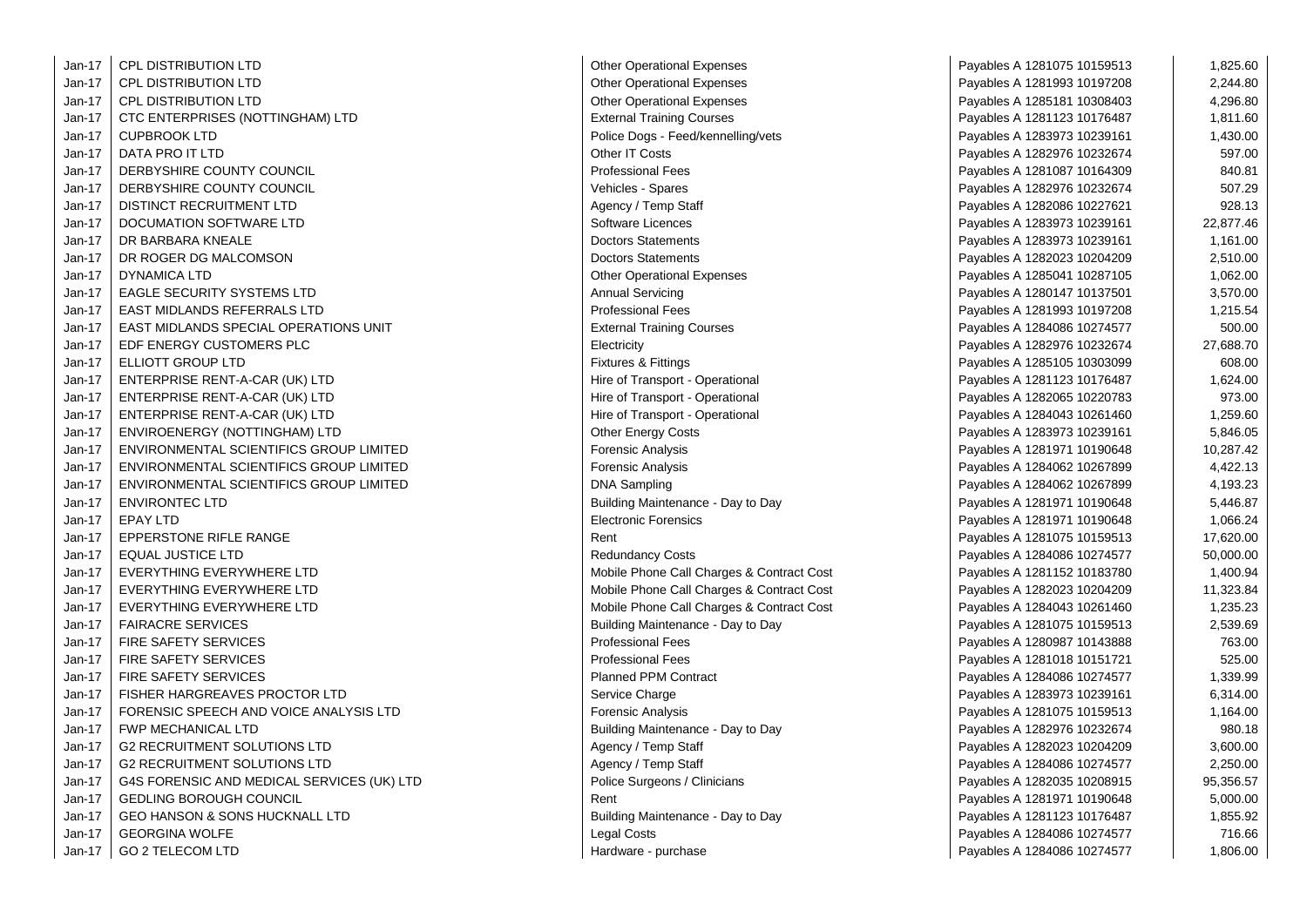| $Jan-17$ | GOVERNMENT LEGAL DEPARTMENT                      | Legal Costs                                     | Payables A 1282065 10220783 | 1,057.80   |
|----------|--------------------------------------------------|-------------------------------------------------|-----------------------------|------------|
| $Jan-17$ | <b>GRG PUBLIC RESOURCES LTD</b>                  | Damage to Property / Boarding Up                | Payables A 1285041 10287105 | 600.00     |
| Jan-17   | <b>GRG PUBLIC RESOURCES LTD</b>                  | Damage to Property / Boarding Up                | Payables A 1285105 10303099 | 600.00     |
| Jan-17   | <b>GUIDANCE SOFTWARE INC</b>                     | <b>External Training Courses</b>                | Payables A 1284062 10267899 | 5,996.00   |
| Jan-17   | <b>GUIDANCE SOFTWARE INC</b>                     | Software Licences                               | Payables A 1281075 10159513 | 4,689.08   |
| $Jan-17$ | <b>GUNNEBO UK LTD</b>                            | <b>Professional Fees</b>                        | Payables A 1281152 10183780 | 1,498.00   |
| Jan-17   | <b>HEATH LAMBERT LTD</b>                         | <b>Employers Liability</b>                      | Payables A 1282023 10204209 | 683.28     |
| Jan-17   | HILL BROS NOTTINGHAM LTD                         | Fixtures & Fittings                             | Payables A 1281075 10159513 | 3,063.00   |
| Jan-17   | <b>HOLLY GREEN SUPPLIES</b>                      | Hire of Transport - Operational                 | Payables A 1282065 10220783 | 1,000.00   |
| Jan-17   | <b>HOME OFFICE</b>                               | <b>Electronic Forensics</b>                     | Payables A 1282976 10232674 | 43,385.66  |
| $Jan-17$ | <b>HOME OFFICE</b>                               | <b>Electronic Forensics</b>                     | Payables A 1284999 10281020 | 129,949.79 |
| Jan-17   | <b>HUTCHISON 3G LIMITED</b>                      | Mobile Phone Call Charges & Contract Cost       | Payables A 1281971 10190648 | 589.66     |
| Jan-17   | <b>ICCA PROPERTY LTD</b>                         | Hire of Rooms/Premises                          | Payables A 1281087 10164309 | 1,380.00   |
| Jan-17   | <b>ICE WATCH LTD</b>                             | <b>Fixtures &amp; Fittings</b>                  | Payables A 1282023 10204209 | 3,822.00   |
| Jan-17   | <b>INSIGHT DIRECT (UK) LTD</b>                   | Other IT Costs                                  | Payables A 1285181 10308403 | 614.97     |
| Jan-17   | <b>IRON MOUNTAIN (UK) LTD</b>                    | Storage                                         | Payables A 1282086 10227621 | 3,310.53   |
| Jan-17   | <b>IRON MOUNTAIN (UK) LTD</b>                    | Storage                                         | Payables A 1282976 10232674 | 3,054.01   |
| Jan-17   | <b>IRON MOUNTAIN (UK) LTD</b>                    | Storage                                         | Payables A 1284043 10261460 | 3,079.44   |
| Jan-17   | <b>ITW LTD</b>                                   | Maintenance/Consumables Specialist Op Equipment | Payables A 1285181 10308403 | 702.20     |
| Jan-17   | <b>J &amp; S ACCESSORIES LTD</b>                 | <b>Other Operational Expenses</b>               | Payables A 1281993 10197208 | 981.54     |
| Jan-17   | J & S ACCESSORIES LTD                            | <b>Other Operational Expenses</b>               | Payables A 1283973 10239161 | 981.54     |
| Jan-17   | <b>J P FRENCH ASSOCIATES</b>                     | Forensic Analysis                               | Payables A 1281123 10176487 | 3,000.00   |
| Jan-17   | KAWASAKI MOTORS EUROPE NV                        | <b>Vehicle Purchases</b>                        | Payables A 1281087 10164309 | 10,057.75  |
| Jan-17   | <b>KEY BUILDING SUPPLIES LTD</b>                 | Building Maintenance - Day to Day               | Payables A 1280147 10137501 | 720.00     |
| Jan-17   | <b>KEY FORENSIC SERVICES LTD</b>                 | Forensic Analysis                               | Payables A 1282065 10220783 | 34,331.94  |
| Jan-17   | <b>KEY FORENSIC SERVICES LTD</b>                 | Forensic Analysis                               | Payables A 1284062 10267899 | 1,895.47   |
| Jan-17   | KIER BUSINESS SERVICES LTD                       | Consortium service - Pensions                   | Payables A 1282086 10227621 | 9,302.00   |
| Jan-17   | KINGS SECURITY SYSTEMS LTD                       | <b>Professional Fees</b>                        | Payables A 1281075 10159513 | 1,972.50   |
| Jan-17   | KNORR BREMSE SYSTEMS FOR COMMERCIAL VEHICLES LTD | <b>External Training Courses</b>                | Payables A 1281018 10151721 | 915.00     |
| Jan-17   | KUSTOM GARAGE EQUIPMENT LTD                      | Agency / Temp Staff                             | Payables A 1281075 10159513 | 4,739.43   |
| Jan-17   | KUSTOM GARAGE EQUIPMENT LTD                      | Agency / Temp Staff                             | Payables A 1285105 10303099 | 4,678.23   |
| Jan-17   | LANGLEY MILL CONTRACT FLOORING LTD               | <b>Planned Maintenance</b>                      | Payables A 1281152 10183780 | 2,876.00   |
| $Jan-17$ | <b>LANGUAGE LINE SOLUTIONS</b>                   | <b>Interpreters Fees</b>                        | Payables A 1282976 10232674 | 4,311.88   |
| $Jan-17$ | <b>LAVAT CONSULTING LTD</b>                      | <b>Professional Fees</b>                        | Payables A 1281152 10183780 | 2,065.00   |
| Jan-17   | <b>LB STEWART</b>                                | <b>Professional Fees</b>                        | Payables A 1282976 10232674 | 500.70     |
| Jan-17   | LEICA GEOSYSTEMS LTD                             | Maintenance/Consumables Specialist Op Equipment | Payables A 1285181 10308403 | 2,815.70   |
| Jan-17   | <b>LGC LTD</b>                                   | Forensic Analysis                               | Payables A 1280987 10143888 | 2,400.27   |
| Jan-17   | <b>LGC LTD</b>                                   | Forensic Analysis                               | Payables A 1282976 10232674 | 6,615.40   |
| $Jan-17$ | <b>LGC LTD</b>                                   | Forensic Analysis                               | Payables A 1285105 10303099 | 3,351.09   |
| Jan-17   | LINDY ELECTRONICS LTD                            | <b>Other Fittings</b>                           | Payables A 1281152 10183780 | 799.68     |
| Jan-17   | <b>LINNEX LTD</b>                                | Furniture                                       | Payables A 1283973 10239161 | 930.00     |
| Jan-17   | <b>LOCAL WORLD LTD</b>                           | <b>External Advertising</b>                     | Payables A 1281123 10176487 | 1,150.00   |
| Jan-17   | <b>MACE MACRO LTD</b>                            | <b>Fees Planned</b>                             | Payables A 1281123 10176487 | 1,802.00   |
| Jan-17   | MACILDOWIE ASSOCIATES LTD                        | Professional Fees                               | Payables A 1281087 10164309 | 8,250.00   |
| Jan-17   | <b>MACOI LTD</b>                                 | Clothing & Uniforms                             | Payables A 1283973 10239161 | 1,159.00   |
| Jan-17   | MANSFIELD DISTRICT COUNCIL                       | <b>Fixtures &amp; Fittings</b>                  | Payables A 1280987 10143888 | 1,015.75   |

| Legal Costs                                     |
|-------------------------------------------------|
| Damage to Property / Boarding Up                |
| Damage to Property / Boarding Up                |
| <b>External Training Courses</b>                |
| Software Licences                               |
| <b>Professional Fees</b>                        |
| <b>Employers Liability</b>                      |
| <b>Fixtures &amp; Fittings</b>                  |
| Hire of Transport - Operational                 |
| <b>Electronic Forensics</b>                     |
| <b>Electronic Forensics</b>                     |
| Mobile Phone Call Charges & Contract Cost       |
| Hire of Rooms/Premises                          |
| <b>Fixtures &amp; Fittings</b>                  |
| Other IT Costs                                  |
| Storage                                         |
| Storage                                         |
| Storage                                         |
| Maintenance/Consumables Specialist Op Equipment |
| <b>Other Operational Expenses</b>               |
| <b>Other Operational Expenses</b>               |
| <b>Forensic Analysis</b>                        |
| <b>Vehicle Purchases</b>                        |
| Building Maintenance - Day to Day               |
| Forensic Analysis                               |
| Forensic Analysis                               |
| Consortium service - Pensions                   |
| <b>Professional Fees</b>                        |
| <b>External Training Courses</b>                |
| Agency / Temp Staff                             |
| Agency / Temp Staff                             |
| <b>Planned Maintenance</b>                      |
| <b>Interpreters Fees</b>                        |
| <b>Professional Fees</b>                        |
| <b>Professional Fees</b>                        |
| Maintenance/Consumables Specialist Op Equipment |
| <b>Forensic Analysis</b>                        |
| <b>Forensic Analysis</b>                        |
| <b>Forensic Analysis</b>                        |
| <b>Other Fittings</b>                           |
| Furniture                                       |
| <b>External Advertising</b>                     |
| <b>Fees Planned</b>                             |
| <b>Professional Fees</b>                        |
| Clothing & Uniforms                             |
| <b>Fixtures &amp; Fittings</b>                  |

| Payables A 1282065 10220783 | 1,057.80   |
|-----------------------------|------------|
| Payables A 1285041 10287105 | 600.00     |
| Payables A 1285105 10303099 | 600.00     |
| Payables A 1284062 10267899 | 5,996.00   |
| Payables A 1281075 10159513 | 4,689.08   |
| Payables A 1281152 10183780 | 1,498.00   |
| Payables A 1282023 10204209 | 683.28     |
| Payables A 1281075 10159513 | 3,063.00   |
| Payables A 1282065 10220783 | 1,000.00   |
| Payables A 1282976 10232674 | 43,385.66  |
| Payables A 1284999 10281020 | 129,949.79 |
| Payables A 1281971 10190648 | 589.66     |
| Payables A 1281087 10164309 | 1,380.00   |
| Payables A 1282023 10204209 | 3,822.00   |
| Payables A 1285181 10308403 | 614.97     |
| Payables A 1282086 10227621 | 3,310.53   |
| Payables A 1282976 10232674 | 3,054.01   |
| Payables A 1284043 10261460 | 3,079.44   |
| Payables A 1285181 10308403 | 702.20     |
| Payables A 1281993 10197208 | 981.54     |
| Payables A 1283973 10239161 | 981.54     |
| Payables A 1281123 10176487 | 3,000.00   |
| Payables A 1281087 10164309 | 10,057.75  |
| Payables A 1280147 10137501 | 720.00     |
| Payables A 1282065 10220783 | 34,331.94  |
| Payables A 1284062 10267899 | 1,895.47   |
| Payables A 1282086 10227621 | 9,302.00   |
| Payables A 1281075 10159513 | 1,972.50   |
| Payables A 1281018 10151721 | 915.00     |
| Payables A 1281075 10159513 | 4,739.43   |
| Payables A 1285105 10303099 | 4,678.23   |
| Payables A 1281152 10183780 | 2,876.00   |
| Payables A 1282976 10232674 | 4,311.88   |
| Payables A 1281152 10183780 | 2,065.00   |
| Payables A 1282976 10232674 | 500.70     |
| Payables A 1285181 10308403 | 2,815.70   |
| Payables A 1280987 10143888 | 2,400.27   |
| Payables A 1282976 10232674 | 6,615.40   |
| Payables A 1285105 10303099 | 3,351.09   |
| Payables A 1281152 10183780 | 799.68     |
| Payables A 1283973 10239161 | 930.00     |
| Payables A 1281123 10176487 | 1,150.00   |
| Payables A 1281123 10176487 | 1,802.00   |
| Payables A 1281087 10164309 | 8,250.00   |
| Payables A 1283973 10239161 | 1,159.00   |
| Pavables A 1280987 10143888 | 1.015.75   |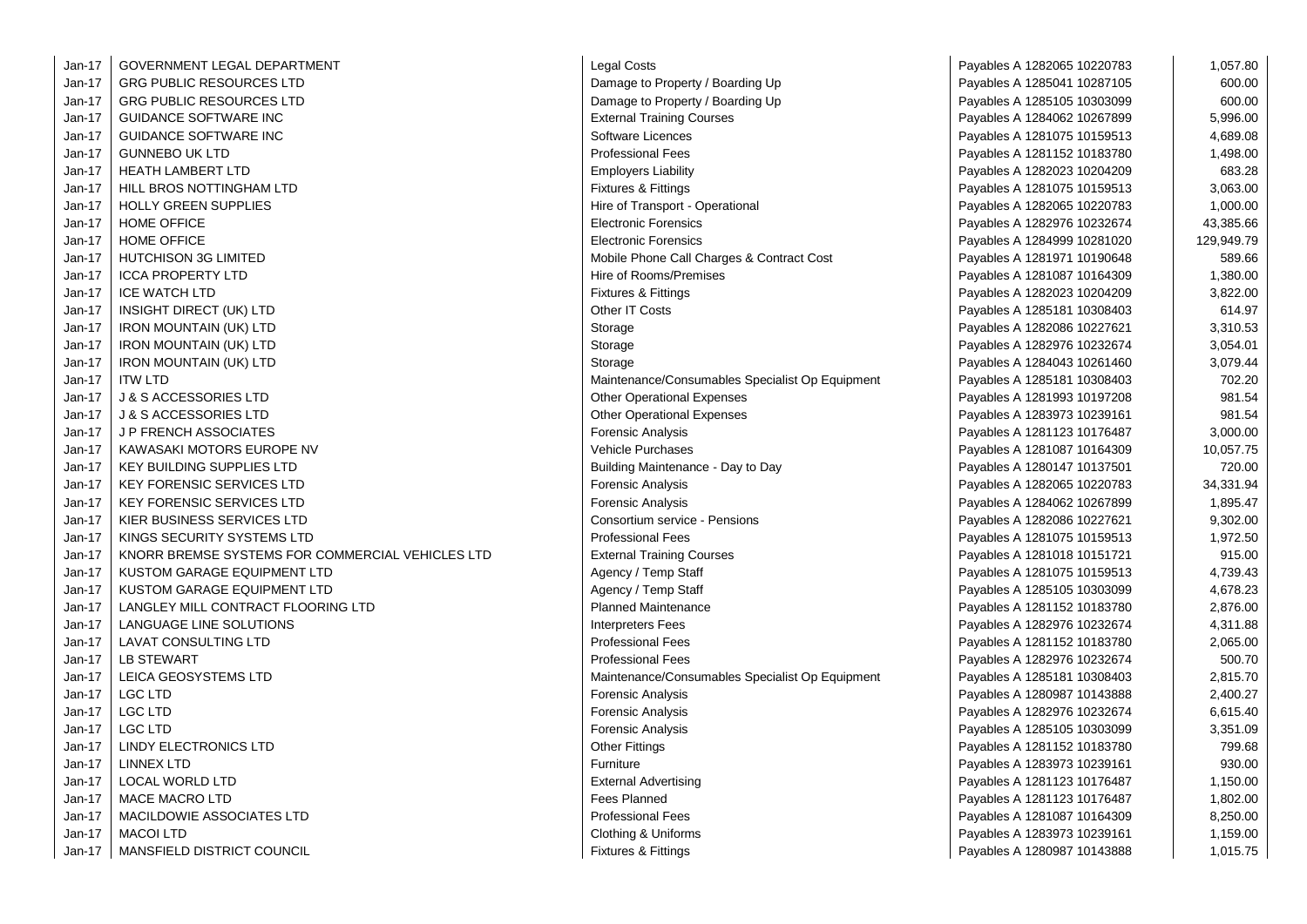| Jan-17   | MEDICAL ADVISORY AND SUPPORT SERVICES LTD             | <b>External Training Courses</b> | Payables A 1282065 10220783 | 1,523.04   |
|----------|-------------------------------------------------------|----------------------------------|-----------------------------|------------|
| Jan-17   | MEDIGOLD HEALTH CONSULTANCY LTD                       | <b>Consultants Fees</b>          | Payables A 1284043 10261460 | 710.00     |
| $Jan-17$ | METHODS PROFESSIONAL SERVICES LTD                     | <b>Consultants Fees</b>          | Payables A 1281018 10151721 | 588.50     |
| $Jan-17$ | METHODS PROFESSIONAL SERVICES LTD                     | <b>Consultants Fees</b>          | Payables A 1282976 10232674 | 17,066.50  |
| Jan-17   | MICHAEL PAGE RECRUITMENT LTD                          | <b>Professional Fees</b>         | Payables A 1281075 10159513 | 4,390.26   |
| $Jan-17$ | MICHAEL PAGE RECRUITMENT LTD                          | Agency / Temp Staff              | Payables A 1281993 10197208 | 3,658.55   |
| Jan-17   | MICHAEL PAGE RECRUITMENT LTD                          | Agency / Temp Staff              | Payables A 1282023 10204209 | 5,853.68   |
| Jan-17   | MICHAEL PAGE RECRUITMENT LTD                          | Agency / Temp Staff              | Payables A 1283998 10245414 | 11,884.55  |
| Jan-17   | MICHAEL PAGE RECRUITMENT LTD                          | Agency / Temp Staff              | Payables A 1284086 10274577 | 11,887.10  |
| Jan-17   | MICHAEL PAGE RECRUITMENT LTD                          | Agency / Temp Staff              | Payables A 1285181 10308403 | 11,155.39  |
| $Jan-17$ | <b>MISCO UK LTD</b>                                   | Hardware - purchase              | Payables A 1281971 10190648 | 1,518.60   |
| $Jan-17$ | <b>MISCO UK LTD</b>                                   | Other IT Costs                   | Payables A 1285181 10308403 | 4,019.40   |
| Jan-17   | MITIE CLEANING & SUPPORT SERVICES LTD                 | <b>Contract Cleaning</b>         | Payables A 1283998 10245414 | 44,078.78  |
| Jan-17   | <b>MIVEN LTD</b>                                      | Service Charge                   | Payables A 1283973 10239161 | 87,487.29  |
| $Jan-17$ | <b>MIVEN LTD</b>                                      | Rent                             | Payables A 1281152 10183780 | 3,375.00   |
| Jan-17   | MLL TELECOM                                           | Network Management               | Payables A 1284062 10267899 | 26,864.00  |
| $Jan-17$ | NATIONAL CRIME AGENCY                                 | <b>External Training Courses</b> | Payables A 1284043 10261460 | 740.00     |
| Jan-17   | NATIONAL MONITORING                                   | <b>Intruder Alarms</b>           | Payables A 1281971 10190648 | 2,912.96   |
| Jan-17   | NATIONAL OFFENDER MANAGEMENT SERVICES                 | <b>Other Partnerships</b>        | Payables A 1281018 10151721 | 5,761.49   |
| $Jan-17$ | <b>NCC GROUP</b>                                      | Other IT Costs                   | Payables A 1281993 10197208 | 630.00     |
| Jan-17   | <b>NCC PENSION FUND</b>                               | <b>Pension Strain</b>            | Payables A 1281075 10159513 | 1,178.75   |
| Jan-17   | <b>NCC PENSION FUND</b>                               | <b>Pension Strain</b>            | Payables A 1282976 10232674 | 22,972.02  |
| Jan-17   | NIELSEN CHEMICALS                                     | <b>Contract Cleaning</b>         | Payables A 1281152 10183780 | 750.20     |
| Jan-17   | NIGHTSEARCHER LTD                                     | Vehicle Maintenance              | Payables A 1283998 10245414 | 1,340.76   |
| $Jan-17$ | NMK BUSINESS SOLUTIONS LTD                            | <b>Professional Fees</b>         | Payables A 1282086 10227621 | 1,835.48   |
| Jan-17   | NORTH YORKSHIRE PCC                                   | <b>Mutual Aid</b>                | Payables A 1282065 10220783 | 8,037.24   |
| Jan-17   | NORTHGATE PUBLIC SERVICES (UK) LTD                    | Minor Systems                    | Payables A 1282023 10204209 | 2,866.00   |
| Jan-17   | NORTHGATE VEHICLE HIRE LTD                            | <b>Vehicle Repairs</b>           | Payables A 1281993 10197208 | 2,121.47   |
| Jan-17   | NOTTINGHAM CITY COUNCIL                               | Young Offenders Teams            | Payables A 1284086 10274577 | 53,100.00  |
| Jan-17   | NOTTINGHAMSHIRE AND CITY OF NOTTINGHAM FIRE AUTHORITY | Rent                             | Payables A 1285054 10291952 | 2,500.00   |
| $Jan-17$ | NOTTINGHAMSHIRE COUNTY COUNCIL                        | <b>Professional Fees</b>         | Payables A 1283998 10245414 | 4,000.00   |
| $Jan-17$ | NOTTINGHAMSHIRE COUNTY COUNCIL                        | Other PA Grants                  | Payables A 1283998 10245414 | 335,354.32 |
| Jan-17   | OFFICE OF THE POLICE & CRIME COMISSIONER FOR NORFOLK  | <b>External Training Courses</b> | Payables A 1284062 10267899 | 1,250.00   |
| Jan-17   | ORACLE CORPORATION UK LTD                             | Hardware - purchase              | Payables A 1281075 10159513 | 24,914.81  |
| $Jan-17$ | ORBIS PROTECT LTD                                     | <b>Contract Cleaning</b>         | Payables A 1282023 10204209 | 534.05     |
| $Jan-17$ | ORBIS PROTECT LTD                                     | <b>Contract Cleaning</b>         | Payables A 1285041 10287105 | 620.00     |
| Jan-17   | ORCHID CELLMARK LTD                                   | <b>DNA Sampling</b>              | Payables A 1281123 10176487 | 4,047.00   |
| Jan-17   | ORCHID CELLMARK LTD                                   | <b>DNA Sampling</b>              | Payables A 1281152 10183780 | 8,033.50   |
| $Jan-17$ | ORCHID CELLMARK LTD                                   | <b>DNA Sampling</b>              | Payables A 1284062 10267899 | 7,995.00   |
| $Jan-17$ | ORCHID CELLMARK LTD                                   | <b>DNA Sampling</b>              | Payables A 1284999 10281020 | 7,379.50   |
| Jan-17   | ORCHID CELLMARK LTD                                   | <b>DNA Sampling</b>              | Payables A 1285105 10303099 | 11,121.00  |
| Jan-17   | OVERTON ELECTRICAL SERVICES                           | Radio / Airwave - Equipment      | Payables A 1284086 10274577 | 575.72     |
| $Jan-17$ | PANGBOURNE MUSICAL DISTRIBUTORS LTD                   | Mobile Information System        | Payables A 1281075 10159513 | 650.00     |
| $Jan-17$ | PANGBOURNE MUSICAL DISTRIBUTORS LTD                   | Mobile Information System        | Payables A 1283998 10245414 | 2,270.00   |
| $Jan-17$ | PANGBOURNE MUSICAL DISTRIBUTORS LTD                   | Mobile Information System        | Payables A 1284086 10274577 | 2,730.00   |
| $Jan-17$ | PAYPOINT PLC                                          | <b>Electronic Forensics</b>      | Payables A 1281971 10190648 | 950.00     |

| External Training Courses        |
|----------------------------------|
| <b>Consultants Fees</b>          |
| <b>Consultants Fees</b>          |
| <b>Consultants Fees</b>          |
| <b>Professional Fees</b>         |
| Agency / Temp Staff              |
| Agency / Temp Staff              |
| Agency / Temp Staff              |
| Agency / Temp Staff              |
| Agency / Temp Staff              |
| Hardware - purchase              |
| Other IT Costs                   |
| <b>Contract Cleaning</b>         |
| Service Charge                   |
| Rent                             |
| Network Management               |
| <b>External Training Courses</b> |
| Intruder Alarms                  |
| Other Partnerships               |
| Other IT Costs                   |
| Pension Strain                   |
| Pension Strain                   |
| <b>Contract Cleaning</b>         |
| Vehicle Maintenance              |
| Professional Fees                |
| Mutual Aid                       |
| Minor Systems                    |
| Vehicle Repairs                  |
| Young Offenders Teams            |
| Rent                             |
| <b>Professional Fees</b>         |
| Other PA Grants                  |
| <b>External Training Courses</b> |
| Hardware - purchase              |
| <b>Contract Cleaning</b>         |
| Contract Cleaning                |
| <b>DNA Sampling</b>              |
| <b>DNA Sampling</b>              |
| DNA Sampling                     |
| <b>DNA Sampling</b>              |
| <b>DNA Sampling</b>              |
| Radio / Airwave - Equipment      |
| Mobile Information System        |
| Mobile Information System        |
| Mobile Information System        |
| <b>Electronic Forensics</b>      |

| raining Courses      | Payables A 1282065 10220783 | 1,523.04   |
|----------------------|-----------------------------|------------|
| ts Fees              | Payables A 1284043 10261460 | 710.00     |
| ts Fees              | Payables A 1281018 10151721 | 588.50     |
| ts Fees              | Payables A 1282976 10232674 | 17,066.50  |
| ial Fees             | Payables A 1281075 10159513 | 4,390.26   |
| emp Staff            | Payables A 1281993 10197208 | 3,658.55   |
| emp Staff            | Payables A 1282023 10204209 | 5,853.68   |
| emp Staff            | Payables A 1283998 10245414 | 11,884.55  |
| emp Staff            | Payables A 1284086 10274577 | 11,887.10  |
| emp Staff            | Payables A 1285181 10308403 | 11,155.39  |
| - purchase           | Payables A 1281971 10190648 | 1,518.60   |
| osts                 | Payables A 1285181 10308403 | 4,019.40   |
| leaning:             | Payables A 1283998 10245414 | 44,078.78  |
| arge                 | Payables A 1283973 10239161 | 87,487.29  |
|                      | Payables A 1281152 10183780 | 3,375.00   |
| lanagement           | Payables A 1284062 10267899 | 26,864.00  |
| raining Courses      | Payables A 1284043 10261460 | 740.00     |
| arms                 | Payables A 1281971 10190648 | 2,912.96   |
| nerships             | Payables A 1281018 10151721 | 5,761.49   |
| osts                 | Payables A 1281993 10197208 | 630.00     |
| train                | Payables A 1281075 10159513 | 1,178.75   |
| train                | Payables A 1282976 10232674 | 22,972.02  |
| leaning:             | Payables A 1281152 10183780 | 750.20     |
| aintenance           | Payables A 1283998 10245414 | 1,340.76   |
| al Fees              | Payables A 1282086 10227621 | 1,835.48   |
|                      | Payables A 1282065 10220783 | 8,037.24   |
| tems                 | Payables A 1282023 10204209 | 2,866.00   |
| epairs               | Payables A 1281993 10197208 | 2,121.47   |
| enders Teams         | Payables A 1284086 10274577 | 53,100.00  |
|                      | Payables A 1285054 10291952 | 2,500.00   |
| ıal Fees             | Payables A 1283998 10245414 | 4,000.00   |
| Grants               | Payables A 1283998 10245414 | 335,354.32 |
| raining Courses      | Payables A 1284062 10267899 | 1,250.00   |
| - purchase           | Payables A 1281075 10159513 | 24,914.81  |
| leaning:             | Payables A 1282023 10204209 | 534.05     |
| leaning:             | Payables A 1285041 10287105 | 620.00     |
| pling                | Payables A 1281123 10176487 | 4,047.00   |
| pling                | Payables A 1281152 10183780 | 8,033.50   |
| pling                | Payables A 1284062 10267899 | 7,995.00   |
| pling                | Payables A 1284999 10281020 | 7,379.50   |
| pling                | Payables A 1285105 10303099 | 11,121.00  |
| wave - Equipment     | Payables A 1284086 10274577 | 575.72     |
| ormation System      | Payables A 1281075 10159513 | 650.00     |
| ormation System      | Payables A 1283998 10245414 | 2,270.00   |
| ิ<br>วrmation System | Payables A 1284086 10274577 | 2,730.00   |
| <b>Forensics</b>     | Pavables A 1281971 10190648 | 950.00     |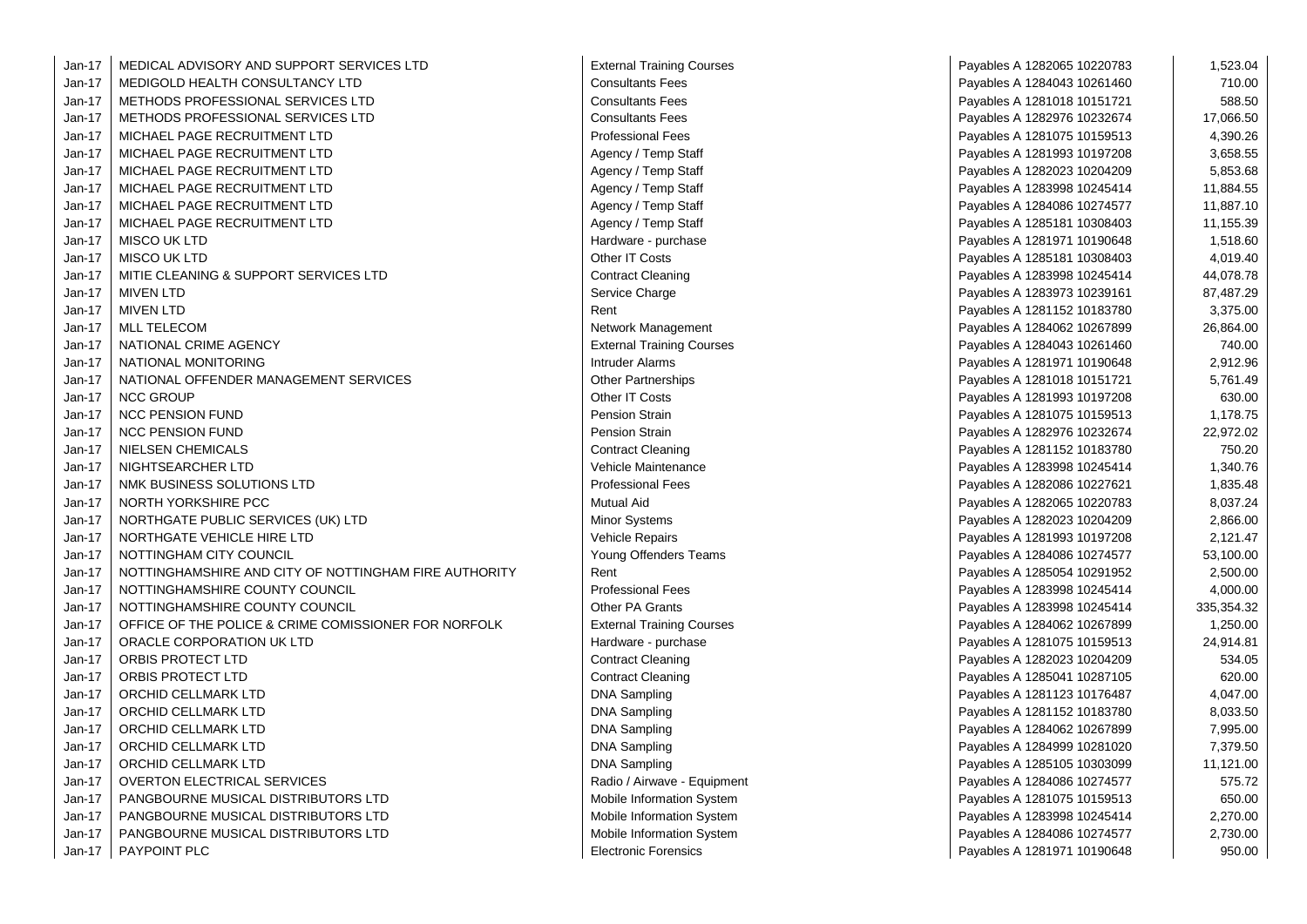Jan-17 PERSONNEL HYGIENE SERVICES LTD Waste Disposal Jan-17 | PERSONNEL HYGIENE SERVICES LTD WASTE PAYABLES A 1283998 1024541 2,343.14 2,343.14 2,343.14 2,343.14 2,343.14 2,343.14 2,343.14 2,343.14 2,343.14 2,343.14 2,343.14 2,343.14 2,343.14 2,343.14 2,343.14 2,343.14 2,343 Jan-17 POLICE AND CRIME COMMISSIONER FOR CHESHIRE PROPERTY PROFESSIONAL Fees Jan-17 POLICE AND CRIME COMMISSIONER FOR DERBYSHIRE **External Training Courses** Jan-17 POLICE AND CRIME COMMISSIONER FOR DERBYSHIRE COMMISSIONER PAYABLES A 1284062 22-012. Jan-17 POLICE AND CRIME COMMISSIONER FOR DERBYSHIRE FAGGERRY RESERVENT RESERVENT RESERVENT RESERVENT RESERVENT Jan-17 POLICE AND CRIME COMMISSIONER FOR LEICESTERSHIRE Professional Fees Jan-17 POLICE AND CRIME COMMISSIONER FOR LEICESTERSHIRE Professional Fees Jan-17 | POLICE AND CRIME COMMISSIONER FOR LEICESTERSHIRE | Collaboration service Jan-17 POLICE AND CRIME COMMISSIONER FOR LEICESTERSHIRE COLLABORATION Service Jan-17 POLICE AND CRIME COMMISSIONER FOR LEICESTERSHIRE Subsistence Jan-17 POLICE AND CRIME COMMISSIONER FOR LEICESTERSHIRE Subsistence Jan-17 | POLICE AND CRIME COMMISSIONER FOR LEICESTERSHIRE | Other Partnerships Jan-17 POLICE AND CRIME COMMISSIONER FOR MERSEYSIDE Mutual Aid Payables A 1282035 1020 102089 Jan-17 POLICE AND CRIME COMMISSIONER FOR NORTHUMBRIA PROFESSIONAL Professional Fees Jan-17 PORTWAY ASSOCIATES **External Training Courses** Payables A 1284999 10281020 2,500.000 2,500.000 2,500.000 2,500.000 2,500.000 2,500.000 2,500.000 2,500.000 2,500.000 2,500.000 2,500.000 2,500.000 2,500.000 2,500.000 Jan-17 PREMIER SERVICE LTD Fixtures & Fittings Payables A 1283973 10239161 801.24 Jan-17 PROACTIS GROUP LTD Software - purchase Payables A 1281096 10169430 5,750.00 Jan-17 PTSG ACCESS & SAFETY LTD Annual Servicing Payables A 1284043 10261 10261460 592.0004444444444 Jan-17 RAMSAY HEALTH CARE UK OPERATIONS LTD **Definitional Health Employee Costs** Payables A 1282023 1020420 2,71 Jan-17 RANCH TRUCKS AND TRAILERS LTD Vehicle Repairs Payables A 1281018 10151721 1,809.00 Jan-17 | RECOVERY MANAGEMENT SERVICES LTD Vehicle Recovery Costs Jan-17 | RECOVERY MANAGEMENT SERVICES LTD Vehicle Recovery Costs Jan-17 RECOVERY MANAGEMENT SERVICES LTD Vehicle Recovery Costs Payables A 1284086 10274 10284 10274 102757 9,0 Jan-17 REED SPECIALIST RECRUITMENT LTD Professional Fees Jan-17 REED SPECIALIST RECRUITMENT LTD Professional Fees Jan-17 REED SPECIALIST RECRUITMENT LTD Professional Fees Jan-17 REED SPECIALIST RECRUITMENT LTD Professional Fees Jan-17 REED SPECIALIST RECRUITMENT LTD Agency / Temp Staff Payables A 1281018 10151721 1,579.1679.16 Jan-17 REED SPECIALIST RECRUITMENT LTD Agency / Temp Staff Payables A 1281152 10183781818181 Jan-17 REED SPECIALIST RECRUITMENT LTD Agency / Temp Staff Payables A 1281971 1011 Jan-17 REED SPECIALIST RECRUITMENT LTD Agency / Temp Staff Payables A 1282023 1020420 Jan-17 | REED SPECIALIST RECRUITMENT LTD **Agency / Temp Staff Payables A 128206** Jan-17 REED SPECIALIST RECRUITMENT LTD Agency / Temp Staff Payables A 1283973 1023973 1023973 10239 Jan-17 REED SPECIALIST RECRUITMENT LTD Agency / Temp Staff Payables A 1284043 10261 10261460 1026146 Jan-17 REED SPECIALIST RECRUITMENT LTD Agency / Temp Staff Payables A 1284999 102810 Jan-17 | REED SPECIALIST RECRUITMENT LTD **Agency / Temp Staff Payables A 1285105 103030** Jan-17 RELIANCE HIGH TECH LTD Professional Fees Jan-17 RELIANCE HIGH TECH LTD Building Maintenance - Day to Day Jan-17 | RELIANCE HIGH TECH LTD **Building Maintenance - Day to Day** Jan-17 REMEDI GRANTS TO BOOST 17 A 1283973 1023973 102392 102392 102392 102392 102392 102392 102392 102392 1023 Jan-17 RESTEK UK LTD Professional Fees Payables A 1284086 10274577 46,640.00 Jan-17 REVEAL MEDIA LTD Minor Systems Payables A 1281018 10151721 19,305.00 Jan-17 RICHFORD MOTOR SERVICES LTD Vehicle Repairs Payables A 1281993 10197208 500.00 Jan-17 RICOH UK LTD **Photocopier Machines - (Click)** Charges **Payables A 1282086 102276 102276 102276 102276 102276** Jan-17 RICOH UK LTD Photocopier Machines - (Click) Charges Payables A 1283973 1023973 1023973 1023973 102392 10

| Payables A 1280987 10143888 | 618.00       |
|-----------------------------|--------------|
| Payables A 1283998 10245414 | 2,343.14     |
| Payables A 1281971 10190648 | 373,808.52   |
| Payables A 1284062 10267899 | 1,350.00     |
| Payables A 1284062 10267899 | 22,012.67    |
| Payables A 1284043 10261460 | 705.00       |
| Payables A 1281018 10151721 | 5,000.00     |
| Payables A 1282086 10227621 | 33,927.00    |
| Payables A 1282086 10227621 | 4,279,173.00 |
| Payables A 1284062 10267899 | 1,488.22     |
| Payables A 1281971 10190648 | 11,344.92    |
| Payables A 1284062 10267899 | 11,970.82    |
| Payables A 1281971 10190648 | 3,750.00     |
| Payables A 1282035 10208915 | 9,599.10     |
| Payables A 1284062 10267899 | 1,551.21     |
| Payables A 1284999 10281020 | 2,500.00     |
| Payables A 1283973 10239161 | 801.24       |
| Payables A 1281096 10169430 | 5,750.00     |
| Payables A 1284043 10261460 | 592.00       |
| Payables A 1282023 10204209 | 2,711.17     |
| Payables A 1281018 10151721 | 1,809.00     |
| Payables A 1281018 10151721 | 5,835.00     |
| Payables A 1281971 10190648 | 1,400.00     |
| Payables A 1284086 10274577 | 9,071.70     |
| Payables A 1281152 10183780 | 2,000.00     |
| Payables A 1282065 10220783 | 2,000.00     |
| Payables A 1283973 10239161 | 1,600.00     |
| Payables A 1284999 10281020 | 2,000.00     |
| Payables A 1281018 10151721 | 1,579.16     |
| Payables A 1281152 10183780 | 1,117.00     |
| Payables A 1281971 10190648 | 1,826.56     |
| Payables A 1282023 10204209 | 768.24       |
| Payables A 1282065 10220783 | 670.20       |
| Payables A 1283973 10239161 | 781.90       |
| Payables A 1284043 10261460 | 768.24       |
| Payables A 1284999 10281020 | 1,117.00     |
| Payables A 1285105 10303099 | 789.58       |
| Payables A 1281123 10176487 | 1,347.52     |
| Payables A 1281123 10176487 | 547.50       |
| Payables A 1282035 10208915 | 616.00       |
| Payables A 1283973 10239161 | 14,962.71    |
| Payables A 1284086 10274577 | 46,640.00    |
| Payables A 1281018 10151721 | 19,305.00    |
| Payables A 1281993 10197208 | 500.00       |
| Payables A 1282086 10227621 | 9,641.43     |
| Payables A 1283973 10239161 | 25,174.14    |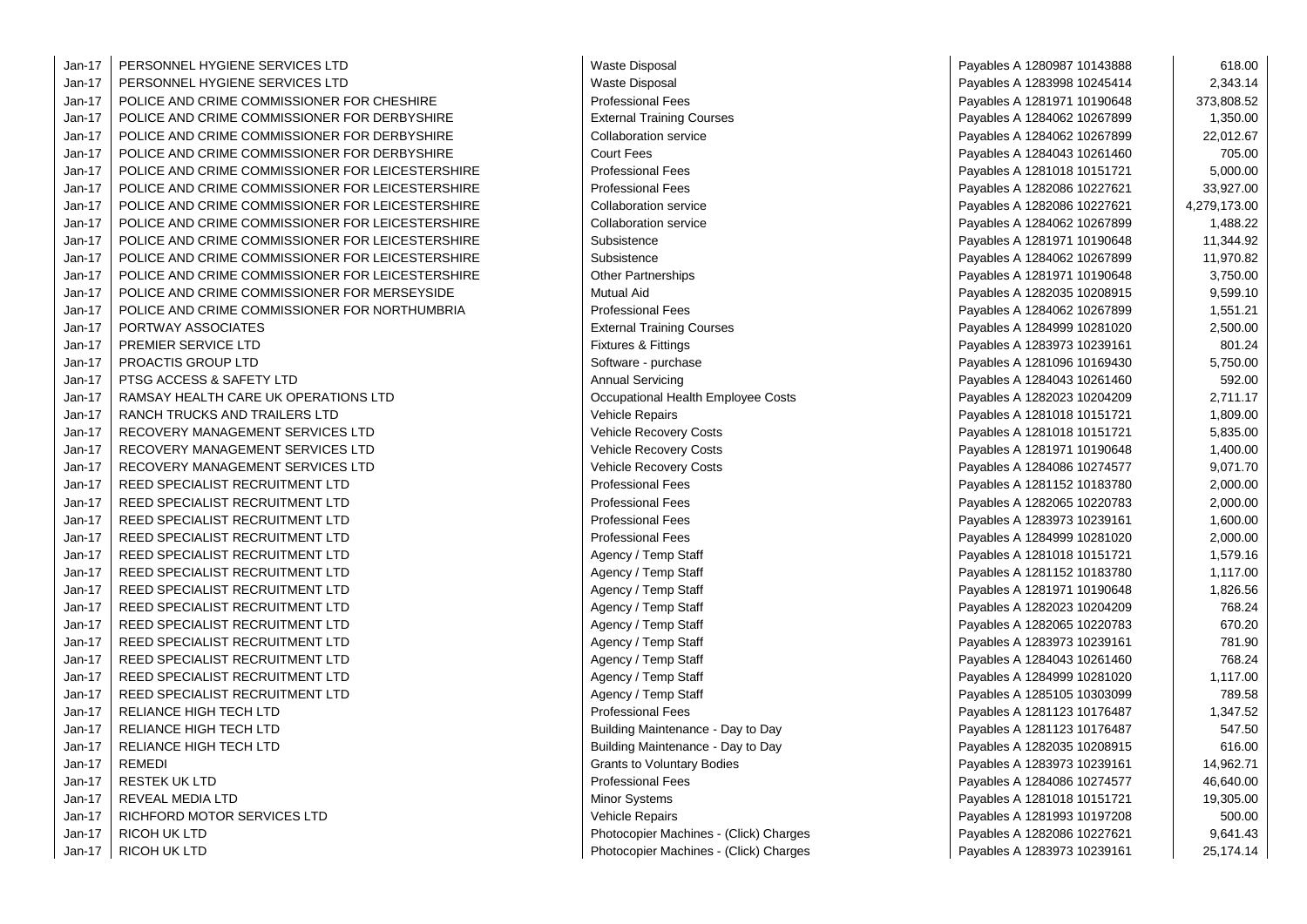| Postage Costs<br>Jan-17<br>ROYAL MAIL GROUP PLC<br>Payables A 1282976 10232674<br>4,149.68<br><b>Waste Disposal</b><br>Jan-17<br>RUSSELL RICHARDSON & SONS LTD<br>Payables A 1282976 10232674<br>698.00<br>Jan-17<br><b>Waste Disposal</b><br>504.00<br>RUSSELL RICHARDSON & SONS LTD<br>Payables A 1284062 10267899<br>696.10<br>Jan-17<br>S G SMITH T/A EASYMOVE<br>Electricity<br>Payables A 1283998 10245414<br>$Jan-17$<br>SANCUS SOLUTIONS LTD<br><b>External Training Courses</b><br>3,000.00<br>Payables A 1280147 10137501<br>$Jan-17$<br><b>SEPURA LTD</b><br>Radio / Airwave - Equipment<br>3,124.00<br>Payables A 1280987 10143888<br>Jan-17<br>SEVERN TRENT WATER LTD<br>Water Services / Rates<br>Payables A 1282976 10232674<br>3,081.48<br>$Jan-17$<br>SHRED-IT LTD<br><b>Professional Fees</b><br>1,680.50<br>Payables A 1281993 10197208<br>Jan-17<br>SHRED-IT LTD<br><b>Professional Fees</b><br>861.50<br>Payables A 1282086 10227621<br>569.50<br>Jan-17<br>SHRED-IT LTD<br><b>Professional Fees</b><br>Payables A 1284043 10261460<br>Jan-17<br>SHRED-IT LTD<br><b>Professional Fees</b><br>509.00<br>Payables A 1284999 10281020<br>Jan-17<br>SLATER ELECTRICAL SERVICES LTD<br><b>Other Operational Expenses</b><br>2,355.93<br>Payables A 1280987 10143888<br>Jan-17<br>SLATER ELECTRICAL SERVICES LTD<br><b>Other Operational Expenses</b><br>2,059.78<br>Payables A 1282065 10220783<br>Jan-17<br>SLATER ELECTRICAL SERVICES LTD<br><b>Other Operational Expenses</b><br>1,342.89<br>Payables A 1283973 10239161<br>Jan-17<br>SLATER ELECTRICAL SERVICES LTD<br><b>Other Operational Expenses</b><br>Payables A 1284999 10281020<br>3,120.00<br>$Jan-17$<br>SLATER ELECTRICAL SERVICES LTD<br>Building Maintenance - Day to Day<br>1,469.23<br>Payables A 1283973 10239161<br>Jan-17<br>SLATER ELECTRICAL SERVICES LTD<br>1,202.41<br>Building Maintenance - Day to Day<br>Payables A 1283998 10245414<br>Jan-17<br>SLATER ELECTRICAL SERVICES LTD<br>580.00<br><b>Catering Equipment</b><br>Payables A 1282065 10220783<br>$Jan-17$<br>SOFTWARE BOX LTD<br>Software Licences<br>Payables A 1282976 10232674<br>5,187.95<br>Jan-17<br><b>SOLOS CONSULTANTS LTD</b><br><b>Professional Fees</b><br>6,516.91<br>Payables A 1281075 10159513<br>SOLOS CONSULTANTS LTD<br>$Jan-17$<br><b>Professional Fees</b><br>676.16<br>Payables A 1282976 10232674<br>Jan-17<br><b>SOLOS CONSULTANTS LTD</b><br><b>Professional Fees</b><br>1,471.62<br>Payables A 1284043 10261460<br><b>Professional Fees</b><br>676.16<br>Jan-17<br>SOLOS CONSULTANTS LTD<br>Payables A 1285041 10287105<br>$Jan-17$<br><b>SOLOS CONSULTANTS LTD</b><br>Agency / Temp Staff<br>Payables A 1281075 10159513<br>2,638.86<br>Jan-17<br>2,919.12<br>SOLOS CONSULTANTS LTD<br>Agency / Temp Staff<br>Payables A 1282976 10232674<br>Jan-17<br><b>SOLOS CONSULTANTS LTD</b><br>3,371.52<br>Agency / Temp Staff<br>Payables A 1283998 10245414<br>$Jan-17$<br>844.34<br>SOLOS CONSULTANTS LTD<br>Agency / Temp Staff<br>Payables A 1284043 10261460<br>Jan-17<br><b>SOLOS CONSULTANTS LTD</b><br>1,256.60<br>Agency / Temp Staff<br>Payables A 1284999 10281020<br>Jan-17<br><b>SOLOS CONSULTANTS LTD</b><br>Agency / Temp Staff<br>1,960.66<br>Payables A 1285041 10287105<br>Jan-17<br>SPECIALIST COMPUTER CENTRES PLC<br><b>Minor Systems</b><br>Payables A 1281152 10183780<br>1,492.80<br>Jan-17<br>STARTRAQ (UK) LTD<br>Software Licences<br>2,479.98<br>Payables A 1283998 10245414<br>Jan-17<br><b>Professional Fees</b><br>752.40<br><b>STEPHEN HARRIS</b><br>Payables A 1281075 10159513<br>Jan-17<br>987.18<br><b>T &amp; S HEATING LTD</b><br>Building Maintenance - Day to Day<br>Payables A 1281087 10164309<br>Jan-17<br>TELEFONICA O2 (UK) LTD<br>Mobile Phone Call Charges & Contract Cost<br>1,185.91<br>Payables A 1282023 10204209<br>Jan-17<br>Mobile Phone Call Charges & Contract Cost<br>1,122.38<br>TELEFONICA O2 (UK) LTD<br>Payables A 1285041 10287105<br>Jan-17<br>TELEPHONE TECHNOLOGY LTD<br>Mobile Phone Call Charges & Contract Cost<br>1,586.40<br>Payables A 1281152 10183780<br>Jan-17<br>TELE-TRAFFIC (UK) LTD<br><b>Other Operational Expenses</b><br>1,344.50<br>Payables A 1285041 10287105<br>Hire of Rooms/Premises<br>$Jan-17$<br>2,835.00<br>THE ALBERT HALL (NOTTINGHAM) LTD<br>Payables A 1285105 10303099<br>Detained Persons - Consumables<br>Jan-17<br>THE APPROPRIATE ADULT SERVICE LIMITED<br>3,008.63<br>Payables A 1281971 10190648 |
|----------------------------------------------------------------------------------------------------------------------------------------------------------------------------------------------------------------------------------------------------------------------------------------------------------------------------------------------------------------------------------------------------------------------------------------------------------------------------------------------------------------------------------------------------------------------------------------------------------------------------------------------------------------------------------------------------------------------------------------------------------------------------------------------------------------------------------------------------------------------------------------------------------------------------------------------------------------------------------------------------------------------------------------------------------------------------------------------------------------------------------------------------------------------------------------------------------------------------------------------------------------------------------------------------------------------------------------------------------------------------------------------------------------------------------------------------------------------------------------------------------------------------------------------------------------------------------------------------------------------------------------------------------------------------------------------------------------------------------------------------------------------------------------------------------------------------------------------------------------------------------------------------------------------------------------------------------------------------------------------------------------------------------------------------------------------------------------------------------------------------------------------------------------------------------------------------------------------------------------------------------------------------------------------------------------------------------------------------------------------------------------------------------------------------------------------------------------------------------------------------------------------------------------------------------------------------------------------------------------------------------------------------------------------------------------------------------------------------------------------------------------------------------------------------------------------------------------------------------------------------------------------------------------------------------------------------------------------------------------------------------------------------------------------------------------------------------------------------------------------------------------------------------------------------------------------------------------------------------------------------------------------------------------------------------------------------------------------------------------------------------------------------------------------------------------------------------------------------------------------------------------------------------------------------------------------------------------------------------------------------------------------------------------------------------------------------------------------------------------------------------------------------------------------------------------------------------------------------------------------------------------------------------------------------------------------------------------------------------------------------------------------------------------------------------------------------------------------------------------------------------------------------------------------------------------------------------------------------------------------------------------------------------------------------------------------------------------------------------------------------------------------------------------------------------------------------------------------------------|
|                                                                                                                                                                                                                                                                                                                                                                                                                                                                                                                                                                                                                                                                                                                                                                                                                                                                                                                                                                                                                                                                                                                                                                                                                                                                                                                                                                                                                                                                                                                                                                                                                                                                                                                                                                                                                                                                                                                                                                                                                                                                                                                                                                                                                                                                                                                                                                                                                                                                                                                                                                                                                                                                                                                                                                                                                                                                                                                                                                                                                                                                                                                                                                                                                                                                                                                                                                                                                                                                                                                                                                                                                                                                                                                                                                                                                                                                                                                                                                                                                                                                                                                                                                                                                                                                                                                                                                                                                                                                                  |
|                                                                                                                                                                                                                                                                                                                                                                                                                                                                                                                                                                                                                                                                                                                                                                                                                                                                                                                                                                                                                                                                                                                                                                                                                                                                                                                                                                                                                                                                                                                                                                                                                                                                                                                                                                                                                                                                                                                                                                                                                                                                                                                                                                                                                                                                                                                                                                                                                                                                                                                                                                                                                                                                                                                                                                                                                                                                                                                                                                                                                                                                                                                                                                                                                                                                                                                                                                                                                                                                                                                                                                                                                                                                                                                                                                                                                                                                                                                                                                                                                                                                                                                                                                                                                                                                                                                                                                                                                                                                                  |
|                                                                                                                                                                                                                                                                                                                                                                                                                                                                                                                                                                                                                                                                                                                                                                                                                                                                                                                                                                                                                                                                                                                                                                                                                                                                                                                                                                                                                                                                                                                                                                                                                                                                                                                                                                                                                                                                                                                                                                                                                                                                                                                                                                                                                                                                                                                                                                                                                                                                                                                                                                                                                                                                                                                                                                                                                                                                                                                                                                                                                                                                                                                                                                                                                                                                                                                                                                                                                                                                                                                                                                                                                                                                                                                                                                                                                                                                                                                                                                                                                                                                                                                                                                                                                                                                                                                                                                                                                                                                                  |
|                                                                                                                                                                                                                                                                                                                                                                                                                                                                                                                                                                                                                                                                                                                                                                                                                                                                                                                                                                                                                                                                                                                                                                                                                                                                                                                                                                                                                                                                                                                                                                                                                                                                                                                                                                                                                                                                                                                                                                                                                                                                                                                                                                                                                                                                                                                                                                                                                                                                                                                                                                                                                                                                                                                                                                                                                                                                                                                                                                                                                                                                                                                                                                                                                                                                                                                                                                                                                                                                                                                                                                                                                                                                                                                                                                                                                                                                                                                                                                                                                                                                                                                                                                                                                                                                                                                                                                                                                                                                                  |
|                                                                                                                                                                                                                                                                                                                                                                                                                                                                                                                                                                                                                                                                                                                                                                                                                                                                                                                                                                                                                                                                                                                                                                                                                                                                                                                                                                                                                                                                                                                                                                                                                                                                                                                                                                                                                                                                                                                                                                                                                                                                                                                                                                                                                                                                                                                                                                                                                                                                                                                                                                                                                                                                                                                                                                                                                                                                                                                                                                                                                                                                                                                                                                                                                                                                                                                                                                                                                                                                                                                                                                                                                                                                                                                                                                                                                                                                                                                                                                                                                                                                                                                                                                                                                                                                                                                                                                                                                                                                                  |
|                                                                                                                                                                                                                                                                                                                                                                                                                                                                                                                                                                                                                                                                                                                                                                                                                                                                                                                                                                                                                                                                                                                                                                                                                                                                                                                                                                                                                                                                                                                                                                                                                                                                                                                                                                                                                                                                                                                                                                                                                                                                                                                                                                                                                                                                                                                                                                                                                                                                                                                                                                                                                                                                                                                                                                                                                                                                                                                                                                                                                                                                                                                                                                                                                                                                                                                                                                                                                                                                                                                                                                                                                                                                                                                                                                                                                                                                                                                                                                                                                                                                                                                                                                                                                                                                                                                                                                                                                                                                                  |
|                                                                                                                                                                                                                                                                                                                                                                                                                                                                                                                                                                                                                                                                                                                                                                                                                                                                                                                                                                                                                                                                                                                                                                                                                                                                                                                                                                                                                                                                                                                                                                                                                                                                                                                                                                                                                                                                                                                                                                                                                                                                                                                                                                                                                                                                                                                                                                                                                                                                                                                                                                                                                                                                                                                                                                                                                                                                                                                                                                                                                                                                                                                                                                                                                                                                                                                                                                                                                                                                                                                                                                                                                                                                                                                                                                                                                                                                                                                                                                                                                                                                                                                                                                                                                                                                                                                                                                                                                                                                                  |
|                                                                                                                                                                                                                                                                                                                                                                                                                                                                                                                                                                                                                                                                                                                                                                                                                                                                                                                                                                                                                                                                                                                                                                                                                                                                                                                                                                                                                                                                                                                                                                                                                                                                                                                                                                                                                                                                                                                                                                                                                                                                                                                                                                                                                                                                                                                                                                                                                                                                                                                                                                                                                                                                                                                                                                                                                                                                                                                                                                                                                                                                                                                                                                                                                                                                                                                                                                                                                                                                                                                                                                                                                                                                                                                                                                                                                                                                                                                                                                                                                                                                                                                                                                                                                                                                                                                                                                                                                                                                                  |
|                                                                                                                                                                                                                                                                                                                                                                                                                                                                                                                                                                                                                                                                                                                                                                                                                                                                                                                                                                                                                                                                                                                                                                                                                                                                                                                                                                                                                                                                                                                                                                                                                                                                                                                                                                                                                                                                                                                                                                                                                                                                                                                                                                                                                                                                                                                                                                                                                                                                                                                                                                                                                                                                                                                                                                                                                                                                                                                                                                                                                                                                                                                                                                                                                                                                                                                                                                                                                                                                                                                                                                                                                                                                                                                                                                                                                                                                                                                                                                                                                                                                                                                                                                                                                                                                                                                                                                                                                                                                                  |
|                                                                                                                                                                                                                                                                                                                                                                                                                                                                                                                                                                                                                                                                                                                                                                                                                                                                                                                                                                                                                                                                                                                                                                                                                                                                                                                                                                                                                                                                                                                                                                                                                                                                                                                                                                                                                                                                                                                                                                                                                                                                                                                                                                                                                                                                                                                                                                                                                                                                                                                                                                                                                                                                                                                                                                                                                                                                                                                                                                                                                                                                                                                                                                                                                                                                                                                                                                                                                                                                                                                                                                                                                                                                                                                                                                                                                                                                                                                                                                                                                                                                                                                                                                                                                                                                                                                                                                                                                                                                                  |
|                                                                                                                                                                                                                                                                                                                                                                                                                                                                                                                                                                                                                                                                                                                                                                                                                                                                                                                                                                                                                                                                                                                                                                                                                                                                                                                                                                                                                                                                                                                                                                                                                                                                                                                                                                                                                                                                                                                                                                                                                                                                                                                                                                                                                                                                                                                                                                                                                                                                                                                                                                                                                                                                                                                                                                                                                                                                                                                                                                                                                                                                                                                                                                                                                                                                                                                                                                                                                                                                                                                                                                                                                                                                                                                                                                                                                                                                                                                                                                                                                                                                                                                                                                                                                                                                                                                                                                                                                                                                                  |
|                                                                                                                                                                                                                                                                                                                                                                                                                                                                                                                                                                                                                                                                                                                                                                                                                                                                                                                                                                                                                                                                                                                                                                                                                                                                                                                                                                                                                                                                                                                                                                                                                                                                                                                                                                                                                                                                                                                                                                                                                                                                                                                                                                                                                                                                                                                                                                                                                                                                                                                                                                                                                                                                                                                                                                                                                                                                                                                                                                                                                                                                                                                                                                                                                                                                                                                                                                                                                                                                                                                                                                                                                                                                                                                                                                                                                                                                                                                                                                                                                                                                                                                                                                                                                                                                                                                                                                                                                                                                                  |
|                                                                                                                                                                                                                                                                                                                                                                                                                                                                                                                                                                                                                                                                                                                                                                                                                                                                                                                                                                                                                                                                                                                                                                                                                                                                                                                                                                                                                                                                                                                                                                                                                                                                                                                                                                                                                                                                                                                                                                                                                                                                                                                                                                                                                                                                                                                                                                                                                                                                                                                                                                                                                                                                                                                                                                                                                                                                                                                                                                                                                                                                                                                                                                                                                                                                                                                                                                                                                                                                                                                                                                                                                                                                                                                                                                                                                                                                                                                                                                                                                                                                                                                                                                                                                                                                                                                                                                                                                                                                                  |
|                                                                                                                                                                                                                                                                                                                                                                                                                                                                                                                                                                                                                                                                                                                                                                                                                                                                                                                                                                                                                                                                                                                                                                                                                                                                                                                                                                                                                                                                                                                                                                                                                                                                                                                                                                                                                                                                                                                                                                                                                                                                                                                                                                                                                                                                                                                                                                                                                                                                                                                                                                                                                                                                                                                                                                                                                                                                                                                                                                                                                                                                                                                                                                                                                                                                                                                                                                                                                                                                                                                                                                                                                                                                                                                                                                                                                                                                                                                                                                                                                                                                                                                                                                                                                                                                                                                                                                                                                                                                                  |
|                                                                                                                                                                                                                                                                                                                                                                                                                                                                                                                                                                                                                                                                                                                                                                                                                                                                                                                                                                                                                                                                                                                                                                                                                                                                                                                                                                                                                                                                                                                                                                                                                                                                                                                                                                                                                                                                                                                                                                                                                                                                                                                                                                                                                                                                                                                                                                                                                                                                                                                                                                                                                                                                                                                                                                                                                                                                                                                                                                                                                                                                                                                                                                                                                                                                                                                                                                                                                                                                                                                                                                                                                                                                                                                                                                                                                                                                                                                                                                                                                                                                                                                                                                                                                                                                                                                                                                                                                                                                                  |
|                                                                                                                                                                                                                                                                                                                                                                                                                                                                                                                                                                                                                                                                                                                                                                                                                                                                                                                                                                                                                                                                                                                                                                                                                                                                                                                                                                                                                                                                                                                                                                                                                                                                                                                                                                                                                                                                                                                                                                                                                                                                                                                                                                                                                                                                                                                                                                                                                                                                                                                                                                                                                                                                                                                                                                                                                                                                                                                                                                                                                                                                                                                                                                                                                                                                                                                                                                                                                                                                                                                                                                                                                                                                                                                                                                                                                                                                                                                                                                                                                                                                                                                                                                                                                                                                                                                                                                                                                                                                                  |
|                                                                                                                                                                                                                                                                                                                                                                                                                                                                                                                                                                                                                                                                                                                                                                                                                                                                                                                                                                                                                                                                                                                                                                                                                                                                                                                                                                                                                                                                                                                                                                                                                                                                                                                                                                                                                                                                                                                                                                                                                                                                                                                                                                                                                                                                                                                                                                                                                                                                                                                                                                                                                                                                                                                                                                                                                                                                                                                                                                                                                                                                                                                                                                                                                                                                                                                                                                                                                                                                                                                                                                                                                                                                                                                                                                                                                                                                                                                                                                                                                                                                                                                                                                                                                                                                                                                                                                                                                                                                                  |
|                                                                                                                                                                                                                                                                                                                                                                                                                                                                                                                                                                                                                                                                                                                                                                                                                                                                                                                                                                                                                                                                                                                                                                                                                                                                                                                                                                                                                                                                                                                                                                                                                                                                                                                                                                                                                                                                                                                                                                                                                                                                                                                                                                                                                                                                                                                                                                                                                                                                                                                                                                                                                                                                                                                                                                                                                                                                                                                                                                                                                                                                                                                                                                                                                                                                                                                                                                                                                                                                                                                                                                                                                                                                                                                                                                                                                                                                                                                                                                                                                                                                                                                                                                                                                                                                                                                                                                                                                                                                                  |
|                                                                                                                                                                                                                                                                                                                                                                                                                                                                                                                                                                                                                                                                                                                                                                                                                                                                                                                                                                                                                                                                                                                                                                                                                                                                                                                                                                                                                                                                                                                                                                                                                                                                                                                                                                                                                                                                                                                                                                                                                                                                                                                                                                                                                                                                                                                                                                                                                                                                                                                                                                                                                                                                                                                                                                                                                                                                                                                                                                                                                                                                                                                                                                                                                                                                                                                                                                                                                                                                                                                                                                                                                                                                                                                                                                                                                                                                                                                                                                                                                                                                                                                                                                                                                                                                                                                                                                                                                                                                                  |
|                                                                                                                                                                                                                                                                                                                                                                                                                                                                                                                                                                                                                                                                                                                                                                                                                                                                                                                                                                                                                                                                                                                                                                                                                                                                                                                                                                                                                                                                                                                                                                                                                                                                                                                                                                                                                                                                                                                                                                                                                                                                                                                                                                                                                                                                                                                                                                                                                                                                                                                                                                                                                                                                                                                                                                                                                                                                                                                                                                                                                                                                                                                                                                                                                                                                                                                                                                                                                                                                                                                                                                                                                                                                                                                                                                                                                                                                                                                                                                                                                                                                                                                                                                                                                                                                                                                                                                                                                                                                                  |
|                                                                                                                                                                                                                                                                                                                                                                                                                                                                                                                                                                                                                                                                                                                                                                                                                                                                                                                                                                                                                                                                                                                                                                                                                                                                                                                                                                                                                                                                                                                                                                                                                                                                                                                                                                                                                                                                                                                                                                                                                                                                                                                                                                                                                                                                                                                                                                                                                                                                                                                                                                                                                                                                                                                                                                                                                                                                                                                                                                                                                                                                                                                                                                                                                                                                                                                                                                                                                                                                                                                                                                                                                                                                                                                                                                                                                                                                                                                                                                                                                                                                                                                                                                                                                                                                                                                                                                                                                                                                                  |
|                                                                                                                                                                                                                                                                                                                                                                                                                                                                                                                                                                                                                                                                                                                                                                                                                                                                                                                                                                                                                                                                                                                                                                                                                                                                                                                                                                                                                                                                                                                                                                                                                                                                                                                                                                                                                                                                                                                                                                                                                                                                                                                                                                                                                                                                                                                                                                                                                                                                                                                                                                                                                                                                                                                                                                                                                                                                                                                                                                                                                                                                                                                                                                                                                                                                                                                                                                                                                                                                                                                                                                                                                                                                                                                                                                                                                                                                                                                                                                                                                                                                                                                                                                                                                                                                                                                                                                                                                                                                                  |
|                                                                                                                                                                                                                                                                                                                                                                                                                                                                                                                                                                                                                                                                                                                                                                                                                                                                                                                                                                                                                                                                                                                                                                                                                                                                                                                                                                                                                                                                                                                                                                                                                                                                                                                                                                                                                                                                                                                                                                                                                                                                                                                                                                                                                                                                                                                                                                                                                                                                                                                                                                                                                                                                                                                                                                                                                                                                                                                                                                                                                                                                                                                                                                                                                                                                                                                                                                                                                                                                                                                                                                                                                                                                                                                                                                                                                                                                                                                                                                                                                                                                                                                                                                                                                                                                                                                                                                                                                                                                                  |
|                                                                                                                                                                                                                                                                                                                                                                                                                                                                                                                                                                                                                                                                                                                                                                                                                                                                                                                                                                                                                                                                                                                                                                                                                                                                                                                                                                                                                                                                                                                                                                                                                                                                                                                                                                                                                                                                                                                                                                                                                                                                                                                                                                                                                                                                                                                                                                                                                                                                                                                                                                                                                                                                                                                                                                                                                                                                                                                                                                                                                                                                                                                                                                                                                                                                                                                                                                                                                                                                                                                                                                                                                                                                                                                                                                                                                                                                                                                                                                                                                                                                                                                                                                                                                                                                                                                                                                                                                                                                                  |
|                                                                                                                                                                                                                                                                                                                                                                                                                                                                                                                                                                                                                                                                                                                                                                                                                                                                                                                                                                                                                                                                                                                                                                                                                                                                                                                                                                                                                                                                                                                                                                                                                                                                                                                                                                                                                                                                                                                                                                                                                                                                                                                                                                                                                                                                                                                                                                                                                                                                                                                                                                                                                                                                                                                                                                                                                                                                                                                                                                                                                                                                                                                                                                                                                                                                                                                                                                                                                                                                                                                                                                                                                                                                                                                                                                                                                                                                                                                                                                                                                                                                                                                                                                                                                                                                                                                                                                                                                                                                                  |
|                                                                                                                                                                                                                                                                                                                                                                                                                                                                                                                                                                                                                                                                                                                                                                                                                                                                                                                                                                                                                                                                                                                                                                                                                                                                                                                                                                                                                                                                                                                                                                                                                                                                                                                                                                                                                                                                                                                                                                                                                                                                                                                                                                                                                                                                                                                                                                                                                                                                                                                                                                                                                                                                                                                                                                                                                                                                                                                                                                                                                                                                                                                                                                                                                                                                                                                                                                                                                                                                                                                                                                                                                                                                                                                                                                                                                                                                                                                                                                                                                                                                                                                                                                                                                                                                                                                                                                                                                                                                                  |
|                                                                                                                                                                                                                                                                                                                                                                                                                                                                                                                                                                                                                                                                                                                                                                                                                                                                                                                                                                                                                                                                                                                                                                                                                                                                                                                                                                                                                                                                                                                                                                                                                                                                                                                                                                                                                                                                                                                                                                                                                                                                                                                                                                                                                                                                                                                                                                                                                                                                                                                                                                                                                                                                                                                                                                                                                                                                                                                                                                                                                                                                                                                                                                                                                                                                                                                                                                                                                                                                                                                                                                                                                                                                                                                                                                                                                                                                                                                                                                                                                                                                                                                                                                                                                                                                                                                                                                                                                                                                                  |
|                                                                                                                                                                                                                                                                                                                                                                                                                                                                                                                                                                                                                                                                                                                                                                                                                                                                                                                                                                                                                                                                                                                                                                                                                                                                                                                                                                                                                                                                                                                                                                                                                                                                                                                                                                                                                                                                                                                                                                                                                                                                                                                                                                                                                                                                                                                                                                                                                                                                                                                                                                                                                                                                                                                                                                                                                                                                                                                                                                                                                                                                                                                                                                                                                                                                                                                                                                                                                                                                                                                                                                                                                                                                                                                                                                                                                                                                                                                                                                                                                                                                                                                                                                                                                                                                                                                                                                                                                                                                                  |
|                                                                                                                                                                                                                                                                                                                                                                                                                                                                                                                                                                                                                                                                                                                                                                                                                                                                                                                                                                                                                                                                                                                                                                                                                                                                                                                                                                                                                                                                                                                                                                                                                                                                                                                                                                                                                                                                                                                                                                                                                                                                                                                                                                                                                                                                                                                                                                                                                                                                                                                                                                                                                                                                                                                                                                                                                                                                                                                                                                                                                                                                                                                                                                                                                                                                                                                                                                                                                                                                                                                                                                                                                                                                                                                                                                                                                                                                                                                                                                                                                                                                                                                                                                                                                                                                                                                                                                                                                                                                                  |
|                                                                                                                                                                                                                                                                                                                                                                                                                                                                                                                                                                                                                                                                                                                                                                                                                                                                                                                                                                                                                                                                                                                                                                                                                                                                                                                                                                                                                                                                                                                                                                                                                                                                                                                                                                                                                                                                                                                                                                                                                                                                                                                                                                                                                                                                                                                                                                                                                                                                                                                                                                                                                                                                                                                                                                                                                                                                                                                                                                                                                                                                                                                                                                                                                                                                                                                                                                                                                                                                                                                                                                                                                                                                                                                                                                                                                                                                                                                                                                                                                                                                                                                                                                                                                                                                                                                                                                                                                                                                                  |
|                                                                                                                                                                                                                                                                                                                                                                                                                                                                                                                                                                                                                                                                                                                                                                                                                                                                                                                                                                                                                                                                                                                                                                                                                                                                                                                                                                                                                                                                                                                                                                                                                                                                                                                                                                                                                                                                                                                                                                                                                                                                                                                                                                                                                                                                                                                                                                                                                                                                                                                                                                                                                                                                                                                                                                                                                                                                                                                                                                                                                                                                                                                                                                                                                                                                                                                                                                                                                                                                                                                                                                                                                                                                                                                                                                                                                                                                                                                                                                                                                                                                                                                                                                                                                                                                                                                                                                                                                                                                                  |
|                                                                                                                                                                                                                                                                                                                                                                                                                                                                                                                                                                                                                                                                                                                                                                                                                                                                                                                                                                                                                                                                                                                                                                                                                                                                                                                                                                                                                                                                                                                                                                                                                                                                                                                                                                                                                                                                                                                                                                                                                                                                                                                                                                                                                                                                                                                                                                                                                                                                                                                                                                                                                                                                                                                                                                                                                                                                                                                                                                                                                                                                                                                                                                                                                                                                                                                                                                                                                                                                                                                                                                                                                                                                                                                                                                                                                                                                                                                                                                                                                                                                                                                                                                                                                                                                                                                                                                                                                                                                                  |
|                                                                                                                                                                                                                                                                                                                                                                                                                                                                                                                                                                                                                                                                                                                                                                                                                                                                                                                                                                                                                                                                                                                                                                                                                                                                                                                                                                                                                                                                                                                                                                                                                                                                                                                                                                                                                                                                                                                                                                                                                                                                                                                                                                                                                                                                                                                                                                                                                                                                                                                                                                                                                                                                                                                                                                                                                                                                                                                                                                                                                                                                                                                                                                                                                                                                                                                                                                                                                                                                                                                                                                                                                                                                                                                                                                                                                                                                                                                                                                                                                                                                                                                                                                                                                                                                                                                                                                                                                                                                                  |
|                                                                                                                                                                                                                                                                                                                                                                                                                                                                                                                                                                                                                                                                                                                                                                                                                                                                                                                                                                                                                                                                                                                                                                                                                                                                                                                                                                                                                                                                                                                                                                                                                                                                                                                                                                                                                                                                                                                                                                                                                                                                                                                                                                                                                                                                                                                                                                                                                                                                                                                                                                                                                                                                                                                                                                                                                                                                                                                                                                                                                                                                                                                                                                                                                                                                                                                                                                                                                                                                                                                                                                                                                                                                                                                                                                                                                                                                                                                                                                                                                                                                                                                                                                                                                                                                                                                                                                                                                                                                                  |
|                                                                                                                                                                                                                                                                                                                                                                                                                                                                                                                                                                                                                                                                                                                                                                                                                                                                                                                                                                                                                                                                                                                                                                                                                                                                                                                                                                                                                                                                                                                                                                                                                                                                                                                                                                                                                                                                                                                                                                                                                                                                                                                                                                                                                                                                                                                                                                                                                                                                                                                                                                                                                                                                                                                                                                                                                                                                                                                                                                                                                                                                                                                                                                                                                                                                                                                                                                                                                                                                                                                                                                                                                                                                                                                                                                                                                                                                                                                                                                                                                                                                                                                                                                                                                                                                                                                                                                                                                                                                                  |
|                                                                                                                                                                                                                                                                                                                                                                                                                                                                                                                                                                                                                                                                                                                                                                                                                                                                                                                                                                                                                                                                                                                                                                                                                                                                                                                                                                                                                                                                                                                                                                                                                                                                                                                                                                                                                                                                                                                                                                                                                                                                                                                                                                                                                                                                                                                                                                                                                                                                                                                                                                                                                                                                                                                                                                                                                                                                                                                                                                                                                                                                                                                                                                                                                                                                                                                                                                                                                                                                                                                                                                                                                                                                                                                                                                                                                                                                                                                                                                                                                                                                                                                                                                                                                                                                                                                                                                                                                                                                                  |
|                                                                                                                                                                                                                                                                                                                                                                                                                                                                                                                                                                                                                                                                                                                                                                                                                                                                                                                                                                                                                                                                                                                                                                                                                                                                                                                                                                                                                                                                                                                                                                                                                                                                                                                                                                                                                                                                                                                                                                                                                                                                                                                                                                                                                                                                                                                                                                                                                                                                                                                                                                                                                                                                                                                                                                                                                                                                                                                                                                                                                                                                                                                                                                                                                                                                                                                                                                                                                                                                                                                                                                                                                                                                                                                                                                                                                                                                                                                                                                                                                                                                                                                                                                                                                                                                                                                                                                                                                                                                                  |
|                                                                                                                                                                                                                                                                                                                                                                                                                                                                                                                                                                                                                                                                                                                                                                                                                                                                                                                                                                                                                                                                                                                                                                                                                                                                                                                                                                                                                                                                                                                                                                                                                                                                                                                                                                                                                                                                                                                                                                                                                                                                                                                                                                                                                                                                                                                                                                                                                                                                                                                                                                                                                                                                                                                                                                                                                                                                                                                                                                                                                                                                                                                                                                                                                                                                                                                                                                                                                                                                                                                                                                                                                                                                                                                                                                                                                                                                                                                                                                                                                                                                                                                                                                                                                                                                                                                                                                                                                                                                                  |
|                                                                                                                                                                                                                                                                                                                                                                                                                                                                                                                                                                                                                                                                                                                                                                                                                                                                                                                                                                                                                                                                                                                                                                                                                                                                                                                                                                                                                                                                                                                                                                                                                                                                                                                                                                                                                                                                                                                                                                                                                                                                                                                                                                                                                                                                                                                                                                                                                                                                                                                                                                                                                                                                                                                                                                                                                                                                                                                                                                                                                                                                                                                                                                                                                                                                                                                                                                                                                                                                                                                                                                                                                                                                                                                                                                                                                                                                                                                                                                                                                                                                                                                                                                                                                                                                                                                                                                                                                                                                                  |
| 900.00<br>Jan-17<br>THE ASSOCIATION OF POLICING & CRIME CHIEF EXECUTIVES<br>Subscriptions<br>Payables A 1281993 10197208                                                                                                                                                                                                                                                                                                                                                                                                                                                                                                                                                                                                                                                                                                                                                                                                                                                                                                                                                                                                                                                                                                                                                                                                                                                                                                                                                                                                                                                                                                                                                                                                                                                                                                                                                                                                                                                                                                                                                                                                                                                                                                                                                                                                                                                                                                                                                                                                                                                                                                                                                                                                                                                                                                                                                                                                                                                                                                                                                                                                                                                                                                                                                                                                                                                                                                                                                                                                                                                                                                                                                                                                                                                                                                                                                                                                                                                                                                                                                                                                                                                                                                                                                                                                                                                                                                                                                         |
| Council Tax<br>4,937.53<br>Jan-17<br>THE COUPERS PARTNERSHIP LTD<br>Payables A 1282086 10227621                                                                                                                                                                                                                                                                                                                                                                                                                                                                                                                                                                                                                                                                                                                                                                                                                                                                                                                                                                                                                                                                                                                                                                                                                                                                                                                                                                                                                                                                                                                                                                                                                                                                                                                                                                                                                                                                                                                                                                                                                                                                                                                                                                                                                                                                                                                                                                                                                                                                                                                                                                                                                                                                                                                                                                                                                                                                                                                                                                                                                                                                                                                                                                                                                                                                                                                                                                                                                                                                                                                                                                                                                                                                                                                                                                                                                                                                                                                                                                                                                                                                                                                                                                                                                                                                                                                                                                                  |
| Jan-17<br>THE INSTITUTE OF LICENSING (EVENTS) LTD<br>Software - purchase<br>550.00<br>Payables A 1283973 10239161                                                                                                                                                                                                                                                                                                                                                                                                                                                                                                                                                                                                                                                                                                                                                                                                                                                                                                                                                                                                                                                                                                                                                                                                                                                                                                                                                                                                                                                                                                                                                                                                                                                                                                                                                                                                                                                                                                                                                                                                                                                                                                                                                                                                                                                                                                                                                                                                                                                                                                                                                                                                                                                                                                                                                                                                                                                                                                                                                                                                                                                                                                                                                                                                                                                                                                                                                                                                                                                                                                                                                                                                                                                                                                                                                                                                                                                                                                                                                                                                                                                                                                                                                                                                                                                                                                                                                                |
| $Jan-17$<br>THE NOTTINGHAM PARK ESTATE LTD<br>Rent<br>730.40<br>Payables A 1282023 10204209                                                                                                                                                                                                                                                                                                                                                                                                                                                                                                                                                                                                                                                                                                                                                                                                                                                                                                                                                                                                                                                                                                                                                                                                                                                                                                                                                                                                                                                                                                                                                                                                                                                                                                                                                                                                                                                                                                                                                                                                                                                                                                                                                                                                                                                                                                                                                                                                                                                                                                                                                                                                                                                                                                                                                                                                                                                                                                                                                                                                                                                                                                                                                                                                                                                                                                                                                                                                                                                                                                                                                                                                                                                                                                                                                                                                                                                                                                                                                                                                                                                                                                                                                                                                                                                                                                                                                                                      |
| 881.00<br>Jan-17<br><b>THOMAS JACKS LTD</b><br>Maintenance/Consumables Specialist Op Equipment<br>Payables A 1281123 10176487                                                                                                                                                                                                                                                                                                                                                                                                                                                                                                                                                                                                                                                                                                                                                                                                                                                                                                                                                                                                                                                                                                                                                                                                                                                                                                                                                                                                                                                                                                                                                                                                                                                                                                                                                                                                                                                                                                                                                                                                                                                                                                                                                                                                                                                                                                                                                                                                                                                                                                                                                                                                                                                                                                                                                                                                                                                                                                                                                                                                                                                                                                                                                                                                                                                                                                                                                                                                                                                                                                                                                                                                                                                                                                                                                                                                                                                                                                                                                                                                                                                                                                                                                                                                                                                                                                                                                    |
| 787.85<br>$Jan-17$<br>THRIFTY CAR & VAN RENTAL (SCOT GROUP LTD)<br>Hire of Transport - Operational<br>Payables A 1282023 10204209                                                                                                                                                                                                                                                                                                                                                                                                                                                                                                                                                                                                                                                                                                                                                                                                                                                                                                                                                                                                                                                                                                                                                                                                                                                                                                                                                                                                                                                                                                                                                                                                                                                                                                                                                                                                                                                                                                                                                                                                                                                                                                                                                                                                                                                                                                                                                                                                                                                                                                                                                                                                                                                                                                                                                                                                                                                                                                                                                                                                                                                                                                                                                                                                                                                                                                                                                                                                                                                                                                                                                                                                                                                                                                                                                                                                                                                                                                                                                                                                                                                                                                                                                                                                                                                                                                                                                |

| Postage Costs                           |
|-----------------------------------------|
| Postage Costs                           |
| <b>Waste Disposal</b>                   |
| <b>Waste Disposal</b>                   |
| Electricity                             |
| <b>External Training Courses</b>        |
| Radio / Airwave - Equipment             |
| <b>Water Services / Rates</b>           |
| <b>Professional Fees</b>                |
| <b>Professional Fees</b>                |
| <b>Professional Fees</b>                |
| <b>Professional Fees</b>                |
| <b>Other Operational Expenses</b>       |
| <b>Other Operational Expenses</b>       |
| <b>Other Operational Expenses</b>       |
| <b>Other Operational Expenses</b>       |
| Building Maintenance - Day to Day       |
| Building Maintenance - Day to Day       |
| <b>Catering Equipment</b>               |
| <b>Software Licences</b>                |
| <b>Professional Fees</b>                |
| <b>Professional Fees</b>                |
| <b>Professional Fees</b>                |
| <b>Professional Fees</b>                |
| Agency / Temp Staff                     |
| Agency / Temp Staff                     |
| Agency / Temp Staff                     |
| Agency / Temp Staff                     |
| Agency / Temp Staff                     |
| Agency / Temp Staff                     |
| <b>Minor Systems</b>                    |
| Software Licences                       |
| <b>Professional Fees</b>                |
| Building Maintenance - Day to Day       |
| Mobile Phone Call Charges & Contract Co |
| Mobile Phone Call Charges & Contract Co |
| Mobile Phone Call Charges & Contract Co |
| <b>Other Operational Expenses</b>       |
| <b>Hire of Rooms/Premises</b>           |
| Detained Persons - Consumables          |
| Subscriptions                           |
| Council Tax                             |
| Software - purchase                     |
| Rent                                    |
| Maintenance/Consumables Specialist Op   |
| Hire of Transport - Operational         |

| Payables A 1281971 10190648 | 2,326.41 |
|-----------------------------|----------|
| Payables A 1282976 10232674 | 4,149.68 |
| Payables A 1282976 10232674 | 698.00   |
| Payables A 1284062 10267899 | 504.00   |
| Payables A 1283998 10245414 | 696.10   |
| Payables A 1280147 10137501 | 3,000.00 |
| Payables A 1280987 10143888 | 3,124.00 |
| Payables A 1282976 10232674 | 3,081.48 |
| Payables A 1281993 10197208 | 1,680.50 |
| Payables A 1282086 10227621 | 861.50   |
| Payables A 1284043 10261460 | 569.50   |
| Payables A 1284999 10281020 | 509.00   |
| Payables A 1280987 10143888 | 2,355.93 |
| Payables A 1282065 10220783 | 2,059.78 |
| Payables A 1283973 10239161 | 1,342.89 |
| Payables A 1284999 10281020 | 3,120.00 |
| Payables A 1283973 10239161 | 1,469.23 |
| Payables A 1283998 10245414 | 1,202.41 |
| Payables A 1282065 10220783 | 580.00   |
| Payables A 1282976 10232674 | 5,187.95 |
| Payables A 1281075 10159513 | 6,516.91 |
| Payables A 1282976 10232674 | 676.16   |
| Payables A 1284043 10261460 | 1,471.62 |
| Payables A 1285041 10287105 | 676.16   |
| Payables A 1281075 10159513 | 2,638.86 |
| Payables A 1282976 10232674 | 2,919.12 |
| Payables A 1283998 10245414 | 3,371.52 |
| Payables A 1284043 10261460 | 844.34   |
| Payables A 1284999 10281020 | 1,256.60 |
| Payables A 1285041 10287105 | 1,960.66 |
| Payables A 1281152 10183780 | 1,492.80 |
| Payables A 1283998 10245414 | 2,479.98 |
| Payables A 1281075 10159513 | 752.40   |
| Payables A 1281087 10164309 | 987.18   |
| Payables A 1282023 10204209 | 1,185.91 |
| Payables A 1285041 10287105 | 1,122.38 |
| Payables A 1281152 10183780 | 1,586.40 |
| Payables A 1285041 10287105 | 1,344.50 |
| Payables A 1285105 10303099 | 2,835.00 |
| Payables A 1281971 10190648 | 3,008.63 |
| Payables A 1281993 10197208 | 900.00   |
| Payables A 1282086 10227621 | 4,937.53 |
| Payables A 1283973 10239161 | 550.00   |
| Payables A 1282023 10204209 | 730.40   |
| Payables A 1281123 10176487 | 881.00   |
| Payables A 1282023 10204209 | 787.85   |